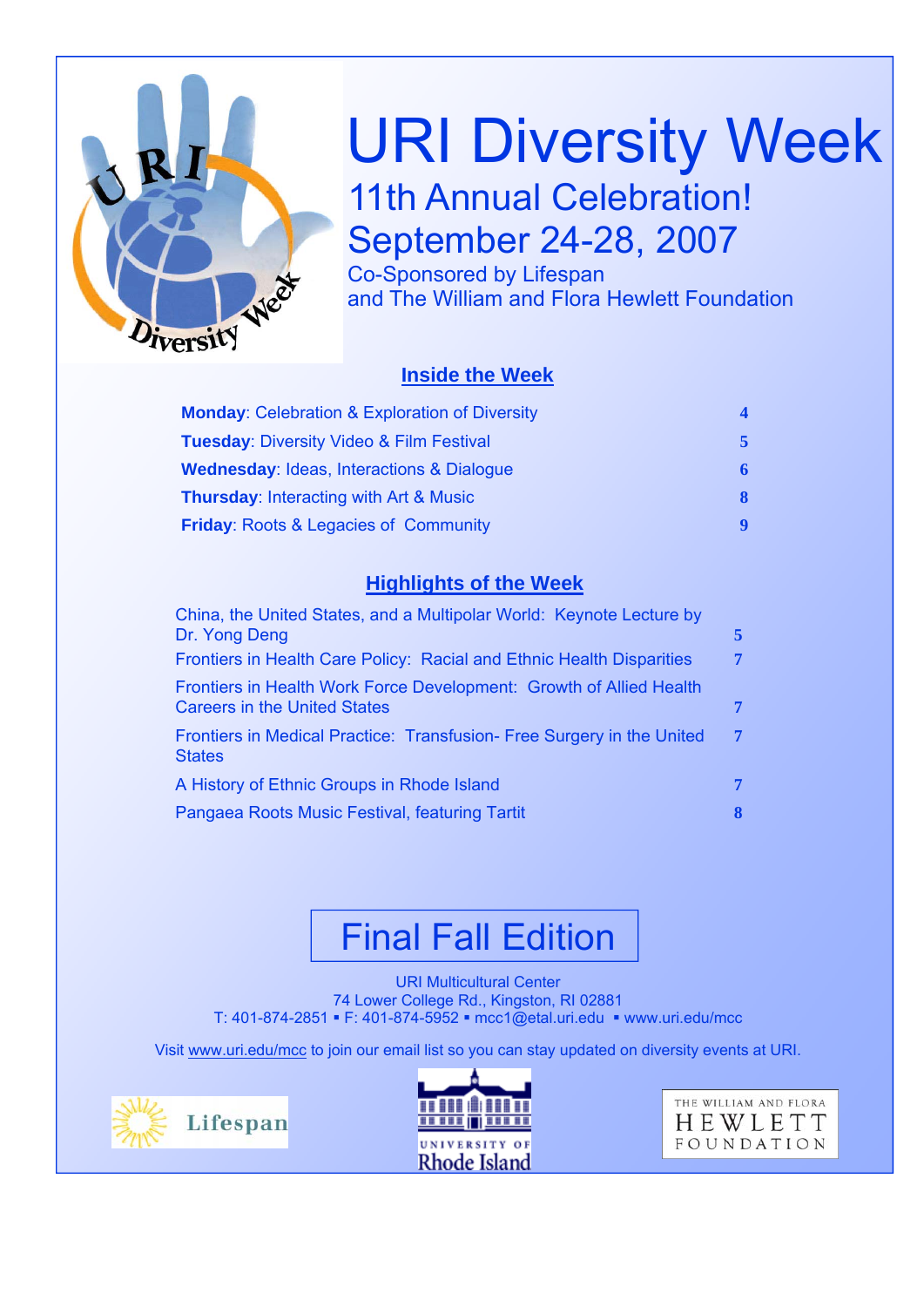### **Greetings from the URI Diversity Week Committee**

#### **Message from the Diversity Week Committee**

Dear Members of the University of Rhode Island Campus Community,

We, the Diversity Week Planning Committee, wish to express our gratitude to you for your support of URI Diversity Week. In 2006, attendance at Diversity Week reached its peak at 4325 for 64 events in 5 days. A recent survey of graduating seniors indicated that 50% had attended URI Diversity Week during the course of their matriculation, ranking behind only community service (57%) and internships (53%) as experiences common to URI students.

During 2007, we are pleased to welcome two new sponsors for URI Diversity Week – Lifespan, and the William and Flora Hewlett Foundation, which join the University of Rhode Island as our major patrons. Lifespan's focus on preparing and recruiting a diverse labor force in the allied health professions, and the Hewlett Foundation's campaign to reframe cultural difference by seeking intersections of unity within diversity, are compatible with URI Diversity Week's interest in exploring the ways in which individuals, groups, and organizations construct culture, identity, power, health and wellness, and social change. The Committee is pleased that former Rhode Island Gov. Bruce Sundlun joins the URI Diversity Week presents for 2007, discussing "A History of Ethinic Groups in Rhode Island" on Wednesday, September 26.

We ask for your continued support and feedback as we embark on a number of significant changes to our model in our efforts to improve the educational impact and to enhance assessment. First, you will notice that we have codified the events, distinguishing between events recommended for classroom credit, and events recommended for personal growth and enjoyment. Events recommended for classroom credit have been judged to have a component based on reflection, "those intellectual and affective activities in which individuals engage to explore their experiences in order to lead to new understandings and appreciations." (Boud, Keogh, and Walker (eds.), *Reflection: Turning Experience into Learning.* London: Kogan Page, 1985, pp. 18-30). Boud, Keogh, and Walker propose three stages in the ideal reflective process: a) returning to the experience: recollecting the salient features of the experience, recounting them to others; b) attending to feelings: exploring positive and negative feelings about the experience; and c) reevaluating the experience: associating new knowledge and integrating it into the learner's framework. However, the codings are simply recommendations which faculty are free to utilize as they see fit. Second, you will begin to notice a gradual transition toward recognizing the importance of learning outcomes as a means of affirming the contract between diverse learners in the university.

If you have any questions, please email mcc1@etal.uri.edu to let us know. Enjoy the week!

Dr. Judy Van Wyk (Co-Chair) Melvin Wade (Co-Chair) Dr. Paul De Mesquita (Co-Chair) Mailee Kue (Co-Chair)

#### **Diversity Week Committee Members**

Dr. Susan Trostle Brand, *Education* Dr. Paul De Mesquita, *Psychology* Gail Faris, *Women's Center*  Dr. Grace Frenzel, *Student Affairs* Marissa Goldstein, *URI Habitat for Humanity* Melissa Gustavson, *URI Habitat for Humanity* Dr. Michael Havener, *Graduate School of Library and Information Studies* Dr. Sandy Hicks, *Education* Dr. Darryl Keith, *Environmental Protection Agency* Winkle Kelley, *University College* Mailee Kue, *Multicultural Center* Dr. Kyle Kusz, *Kinesiology* Catalina Martinez, *National Oceanic and Atmospheric Administration*

Annu Matthew, *Art*

eanic and Atmospheric **Melvin Wade, Multicultural Center Argamen 20 Except and Sandi Wallace,** *Multicultural Center*<br> **And Intervention** Amy Olson, *URI Hillel Center* Dr. Rosaria Pisa, *Sociology* Justin Quintanilla, *Graphic Design* Jhodi Redlich, *Communications and News Bureau* Erin Shea, *Political Science* Dr. Barb Silver, *NSF Advance* Dr. Jackie Sparks, *Human Development and Family Studies* Eileen Tierney, *University Library* Clarissa Uttley, *Psychology* Allyson Van Wyk, *Secondary Education and English* Dr. Judy Van Wyk, *Sociology* Dr. Padma Venkatraman, *Graduate Diversity Affairs*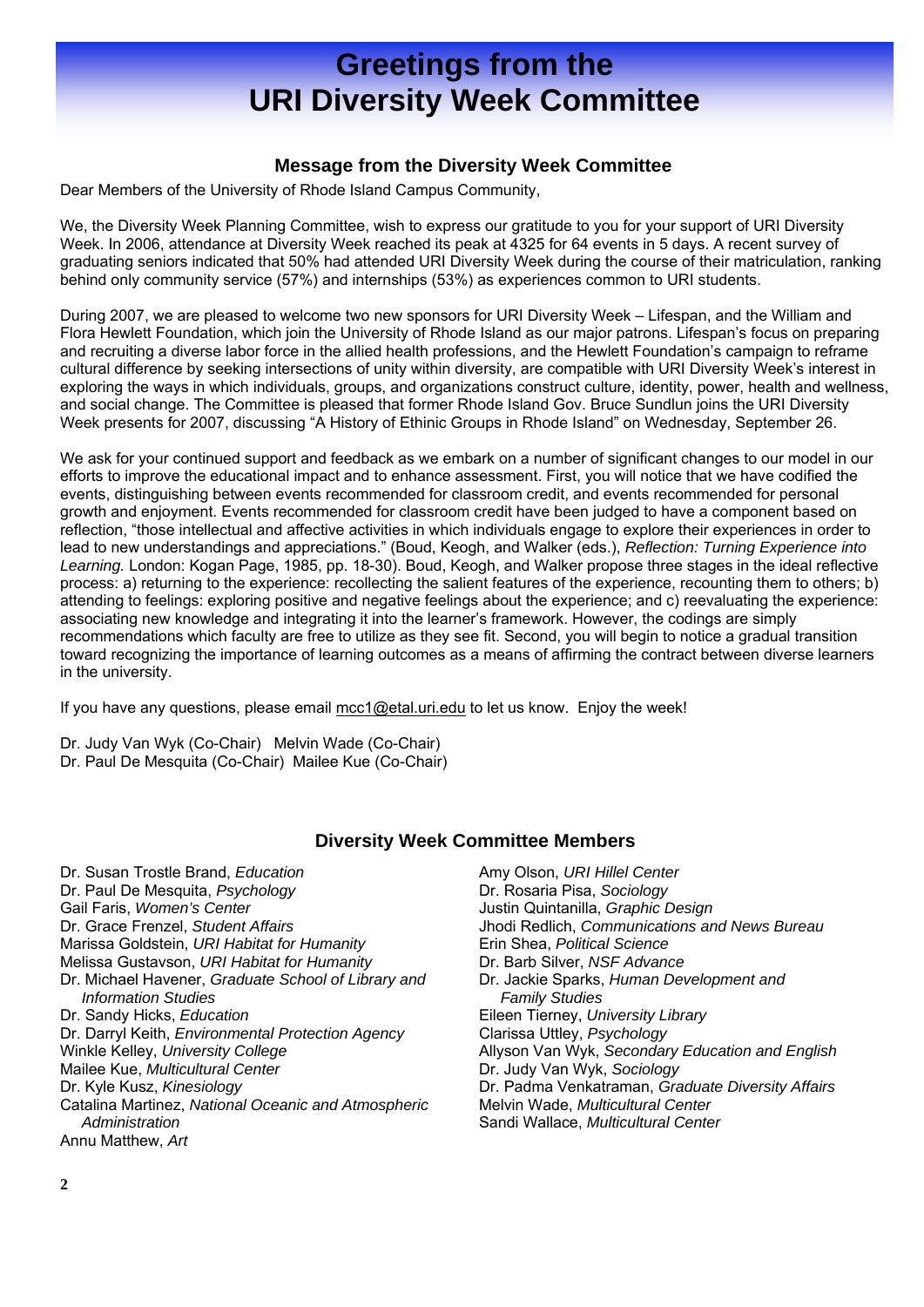# **An Introduction to Diversity Week**

The codes below will be used throughout this booklet to indicate level of competence in diversity issues and the area of focus of the workshop.

#### **Levels of Diversity**

• **1 (Awareness)** 

Workshops at this level are based on how peoples' attitudes, beliefs, values, assumptions, and self-awareness affect the ways they interact with those who are culturally different from themselves

• **2 (Knowledge)** 

Workshops at this level are based on having an informed understanding of cultures that are different from one's own culture, including knowledge of their histories, traditions, values, practices, etc.

• **3 (Skills)** 

Workshops at this level are based on skills that individuals use to engage in effective and meaningful interactions with those who are from different cultural backgrounds than their own

#### **Areas of Focus**

• **C (Culture)**

Workshops in this area will focus on the ways individuals, groups, and organizations "make sense" of the world by assigning collective meanings to discourse and behavior through action, selection, and interpretation.

• **H (Health and Wellness)** 

Workshops in this area will focus on a healthy balance of the mind, body and spirit that results in an overall feeling of well-being where there is an active process of becoming aware of and making choices toward a more successful existence. Wellness is a view of health that emphasizes the state of the entire being and its ongoing development.

• **I (Identity)**

Workshops in this area will focus on the notion of self, the capacity for self-reflection and the awareness of self related to self image, namely a person's view or mental model of him or herself or the idiosyncratic things that make a person unique.

• **P (Power)**

Workshops in this area will focus on how power manifests itself in a relational manner: one cannot meaningfully say that a particular social actor "has power" without also specifying the role of other parties in the social relationship. Power almost always operates *reciprocally*, but usually not with equal reciprocity. To control others, one must have control over things that they desire or need, but one can rarely exercise that control without a measure of reverse control - larger, smaller or equal - also existing.

• **S (Social Justice)** 

Workshops in this area will focus on concept of a just society, where justice refers to more than just the administration of laws. It is based on the idea of a society which gives individuals and groups fair treatment and a just share of the benefits of society based on the concepts of human rights and equality that reflects the way in which human rights are manifested in the everyday lives of people at every level of society. These movements are working towards the realization of a world where all members of a society, regardless of background, have basic human rights and an equal opportunity to access the benefits of their society.

#### **Educational/Reflective Component**

• **+** 

Workshops with this notation will have an educational and reflective component. These workshops are recommended for class credit.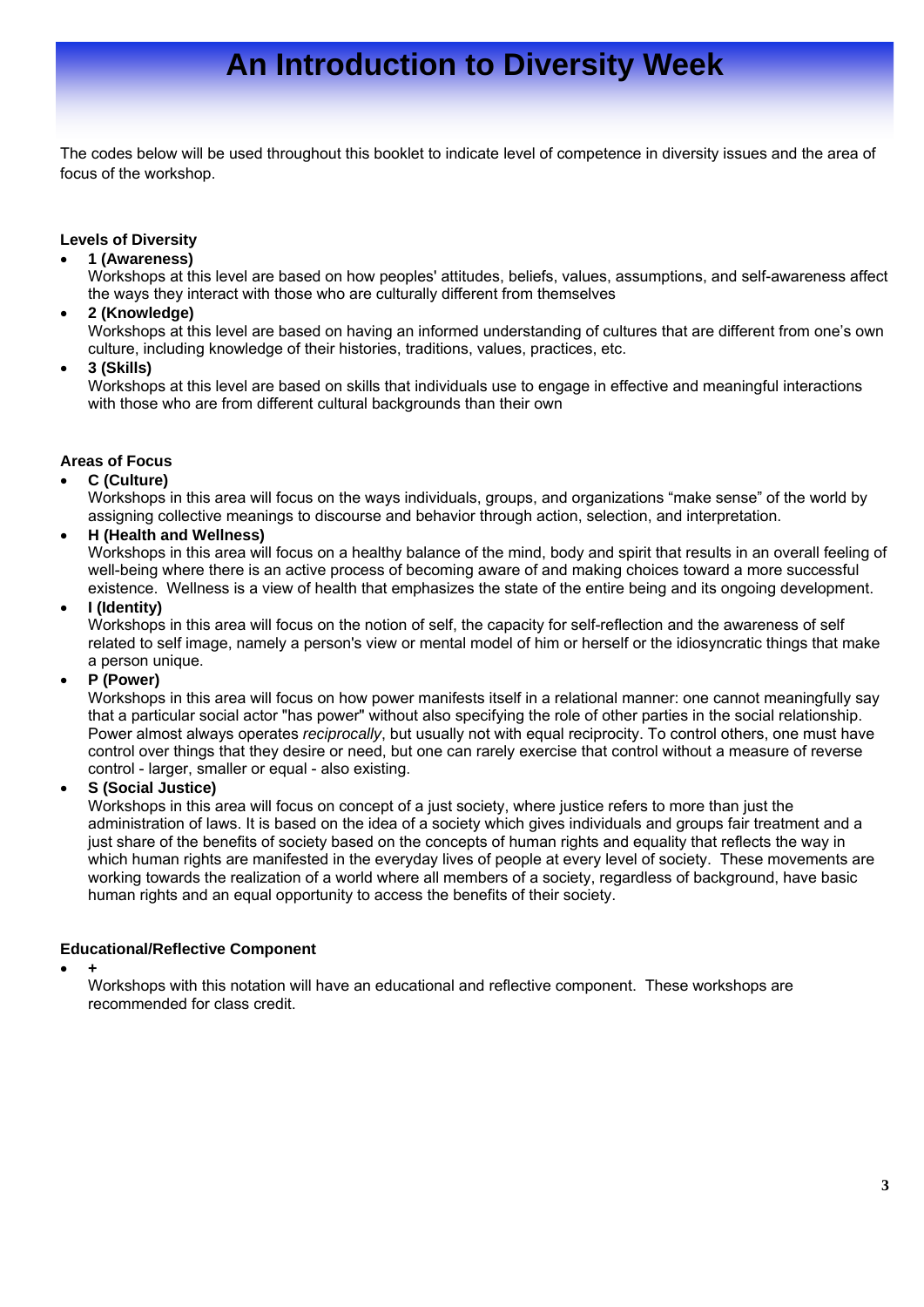### **Monday, September 24th**  *Celebration & Exploration of Diversity*

| <b>Time</b>        | <b>Event, Location and Presenter(s)</b>                                                                                                                                                                                                                                                                                                                                                          | <b>Brief Description</b>                                                                                                                                                                                                                                                                                                                         |                                               |
|--------------------|--------------------------------------------------------------------------------------------------------------------------------------------------------------------------------------------------------------------------------------------------------------------------------------------------------------------------------------------------------------------------------------------------|--------------------------------------------------------------------------------------------------------------------------------------------------------------------------------------------------------------------------------------------------------------------------------------------------------------------------------------------------|-----------------------------------------------|
| Mon<br>Fri         | Diversity Week's Empty Canvas: Help Us Fill It<br>Memorial Union, 193° Coffeehouse<br>Facilitated by Astrid Drew, 193° Coffeehouse, Justin<br>Quintanilla, Graphic Design, and Allyson Van Wyk,<br>Secondary Education and English                                                                                                                                                               | The first ever Diversity Week Art Show. Come and<br>view original literary, musical and artistic<br>compositions on display from September 24-28,<br>2007.                                                                                                                                                                                       | 1<br>$\overline{\mathsf{C}}$                  |
| 12:00pm<br>12:50pm | Fiesta de Diversidad (Celebration of Diversity)<br>Multicultural Center, Lawn<br>Dr. Robert Carothers, University President will speak.<br>Facilitated by Chris Bannon, Origins, and organized by<br>the Diversity Week Committee. Presenting the Brazilian<br>Cape Verdean Capoeira Club, the URI Breakdancing<br>Club, the URI Cricket Club, and the Alima International<br>Dance Association. | This celebration of the cultural and artistic<br>heritages of the diverse groups that comprise<br>American society is intended to narrate their<br>experience through music, dance, drama, and<br>other modes of expression. All are invited to wear<br>their national dress and to sample various foods<br>and treats from different countries. | $\overline{\mathsf{C}}$                       |
| 3:00pm<br>4:20pm   | <b>Promising Scholars: Graduate Student Research</b><br><b>Symposium on Diversity (Social Sciences,</b><br>Humanities, Fine Arts, Education)<br>Multicultural Center, Hardge Forum (Rm. 101)<br>Moderated by Dr. Paul De Mesquita, Psychology                                                                                                                                                    | A forum for graduate students to present research<br>on diversity in the Social Sciences, Humanities,<br>Fine Arts, and Education.                                                                                                                                                                                                               | $\overline{2}$<br>$\overline{I}$<br>$+$       |
| 4:30pm<br>5:50pm   | <b>Promising Scholars: Graduate Student Research</b><br>Symposium on Diversity (Science, Technology,<br><b>Engineering, Mathematics)</b><br>Multicultural Center, Hardge Forum (Rm. 101)<br>Moderated by Dr. Padma Venkatraman, Graduate<br>Diversity Affairs, and Dr. Paul De Mesquita, Psychology                                                                                              | A forum for graduate students, particularly<br>pioneers in science related fields to increase<br>interdisciplinary communication within the sciences.<br>Sponsored by Rhode Island Sea Grant.<br>Certificates and prizes will be awarded for the best<br>scientific presentations.                                                               | $\overline{c}$<br>$\overline{I}$<br>$\ddot{}$ |
| 6:00pm<br>6:50pm   | Immigration> Legal v. Illegal, Myths and Realities:<br>The Latinization of American Life<br>Multicultural Center, Conference Room (Rm. 201)<br>Facilitated by Dr. Tom Morin, Languages                                                                                                                                                                                                           | This workshop presents a panel of RI Latino<br>community members who will discuss issues<br>related to Latinos and Immigration in the U.S.                                                                                                                                                                                                       | $\overline{2}$<br>S<br>$+$                    |
| 8:00pm             | <b>Diversity Week Open Mic</b><br>Memorial Union, Ballroom<br>Facilitated by Chris Bannon, Origins                                                                                                                                                                                                                                                                                               | The coolest hip hop event on campus!                                                                                                                                                                                                                                                                                                             | $\overline{\textsf{C}}$                       |

**Levels of Diversity (1 = Awareness, 2 = Knowledge, 3 = Skills)** 

**Areas of Focus (C = Culture, H = Health and Wellness, I = Identity, P = Power, S = Social Justice)** 

**Educational/Reflective (+ = Recommended for Class Credit)**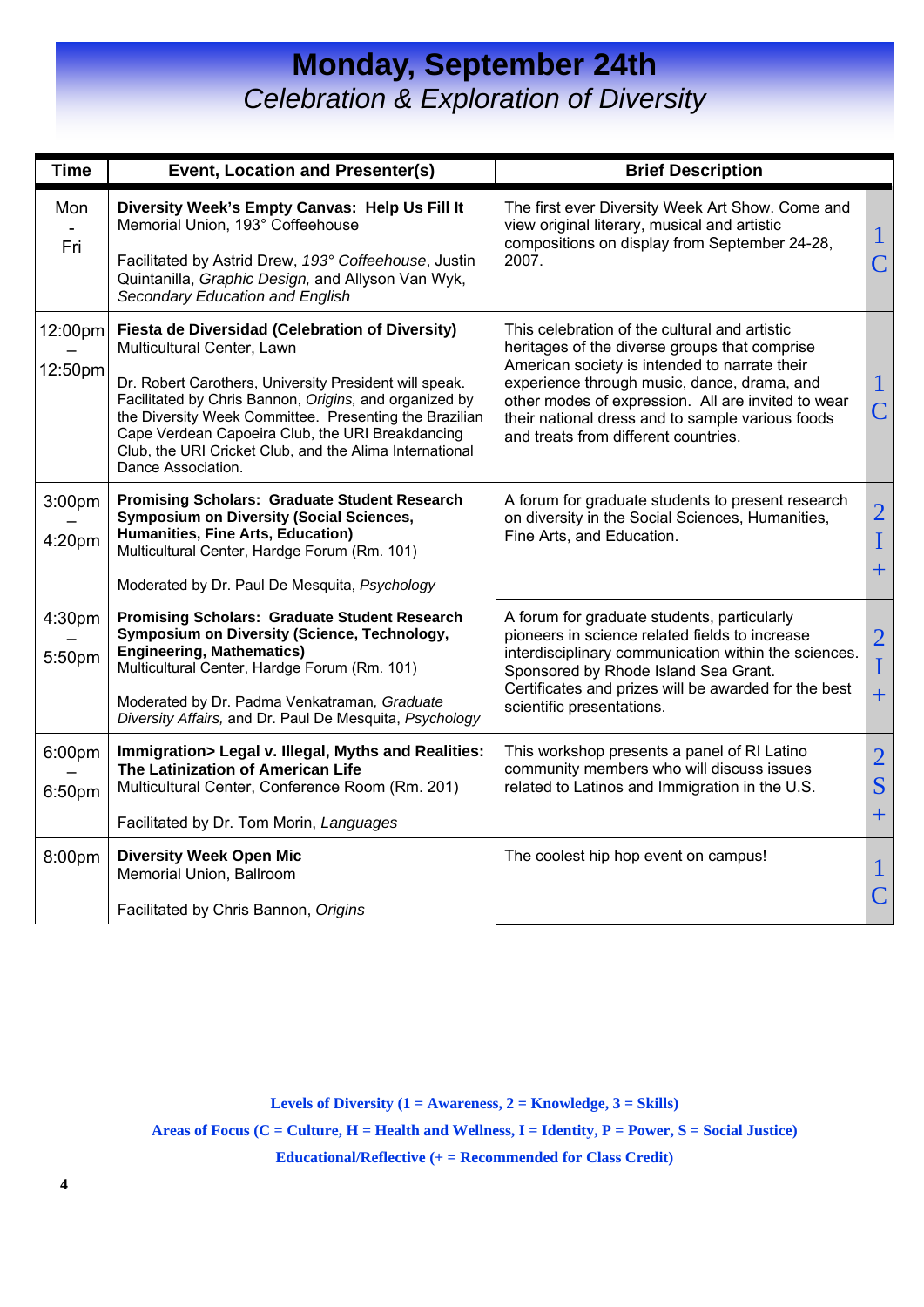### **Tuesday, September 25th**  *Diversity Video & Film Festival*

| <b>Time</b>        | Event, Location and Presenter(s)                                                                                                                                                                                       | <b>Brief Description</b>                                                                                                                                                                                                                                                                                                                                                                         |                                        |
|--------------------|------------------------------------------------------------------------------------------------------------------------------------------------------------------------------------------------------------------------|--------------------------------------------------------------------------------------------------------------------------------------------------------------------------------------------------------------------------------------------------------------------------------------------------------------------------------------------------------------------------------------------------|----------------------------------------|
| 9:30am<br>10:45am  | "The Motherhood Manifesto" (Video)<br>Multicultural Center, Hardge Forum (Rm. 101)<br>Facilitated by Dr. Barb Silver, NSF ADVANCE                                                                                      | This video presents moving personal stories combined with<br>humorous animation, expert commentary and hilarious old film<br>clips that tell the tale of what happens to working mothers and<br>families in America and how enlightened employers and public<br>policy can make more family-friendly changes a reality for<br>American families.                                                 | 3<br>$\mathbf{P}$<br>$\pm$             |
| 11:00am<br>12:15pm | "The House We Live In" (Video)<br>Multicultural Center, Hardge Forum (Rm. 101)<br>Facilitated by Roxanne Gomes, Affirmative Action,<br><b>Equal Opportunity and Diversity</b>                                          | This video is Episode III of the Series, Race-the Power of an<br>Illusion. The House We Live In focuses not on individual<br>behaviors and attitudes, but on how our institutions shape and<br>create race, giving different groups vastly unequal life chances.                                                                                                                                 | 3<br>$\mathbf{P}$<br>$\pm$             |
| 12:30pm<br>1:45pm  | "Sovereign Nation/Sovereign Neighbor:<br>Representation of Native Americans in the<br>Media" (Video)<br>Multicultural Center, Hardge Forum (Rm. 101)<br>Facilitated by Kendall Moore and John Pantalone,<br>Journalism | This video explores the word sovereignty from the Narragansett<br>Indian point of view. In this seven-minute short film, tribe<br>members voice how legacies of state and federal actions and<br>laws have encouraged or discouraged understanding between<br>the tribe and the state of Rhode Island. Panel discussion with<br>two Narragansett leaders will follow.                            | 3<br>$\mathbf{P}$<br>$\pm$             |
| 12:30pm<br>1:45pm  | "Anti-Semitism in the 21 <sup>st</sup> Century: The<br>Resurgence" (Video)<br>Multicultural Center, Computer Classroom (Rm. 005)<br>Facilitated by Bryna Wortman, Theatre                                              | This video is a fascinating probe into the causes of anti-<br>Semitism. Through a historical perspective, religious and<br>political circumstances impact various groups in different<br>countries today and in the past.                                                                                                                                                                        | 3<br>$\rm P$<br>$\pm$                  |
| 2:00pm<br>3:15pm   | "Then and Now: Civil Rights Revisited" (Video)<br>Multicultural Center, Hardge Forum (Rm. 101)<br>Facilitated by Gail Faris, Women's Center                                                                            | This video highlights several places important in Civil Rights<br>history-Atlanta, Montgomery, Birmingham and Selma.                                                                                                                                                                                                                                                                             | $\overline{3}$<br>S<br>$\pm$           |
| 3:30pm<br>4:45pm   | "Able to Laugh" (Video)<br>Multicultural Center, Hardge Forum (Rm. 101)<br>Facilitated by Pamela Rohland, Disability Services for<br><b>Students</b>                                                                   | This video presents six professional comedians performing their<br>art. They all have disabilities; and through humor, they help us<br>understand the human side of having a disability.                                                                                                                                                                                                         | $\overline{3}$<br>$\mathbf I$<br>$\pm$ |
| 5:00pm<br>7:00pm   | "Its Just a Joke": A Workshop on Tolerance<br>Multicultural Center, Hardge Forum (Rm. 101)<br>Facilitated by Allyson Van Wyk, Secondary<br><b>Education and English</b>                                                | This workshop is a facilitated discussion held by a diverse group<br>of students representing race, religion, sexual orientation, and<br>mental and physical disabilities. Presenters will share stories of<br>their experiences with intolerance or discrimination. Participants<br>are invited to share their stories. Discussion about ways of<br>responding to such intolerance will follow. | $\overline{2}$<br>$\bf{I}$<br>$\pm$    |
| 7:30pm<br>9:00pm   | The Welcome Project Presents<br>"Jim in Bold" (Video)<br>111 Adams Hall, GLBT Center<br>Facilitated by Andrew Winters, URI GLBT Center                                                                                 | This video presents a gifted young artist and poet, Jim Wheeler,<br>who was the first openly gay student in his rural Pennsylvania<br>high school. He had the love and support of a devoted family,<br>but it wasn't enough. The abuse he suffered from his classmates<br>eventually drove him to suicide.                                                                                       | 3<br>I<br>$\pm$                        |
| 7:30 pm            | China, the United States, and a Multipolar World<br>Chafee Hall, Chafee Auditorium (Rm. 271)<br>Keynote address by Dr. Yong Deng, Political<br>Science, US Naval Academy                                               | In partnership with the URI Honors Colloquium, this keynote by<br>Dr. Yong Deng examines Chinese perceptions of and reactions<br>to the U.S. global power status and grand security strategy after<br>the Cold War. He shows that conflict between the United States<br>and China is structural and has been on the rise.                                                                        | 3<br>$\mathbf{P}$<br>$\pm$             |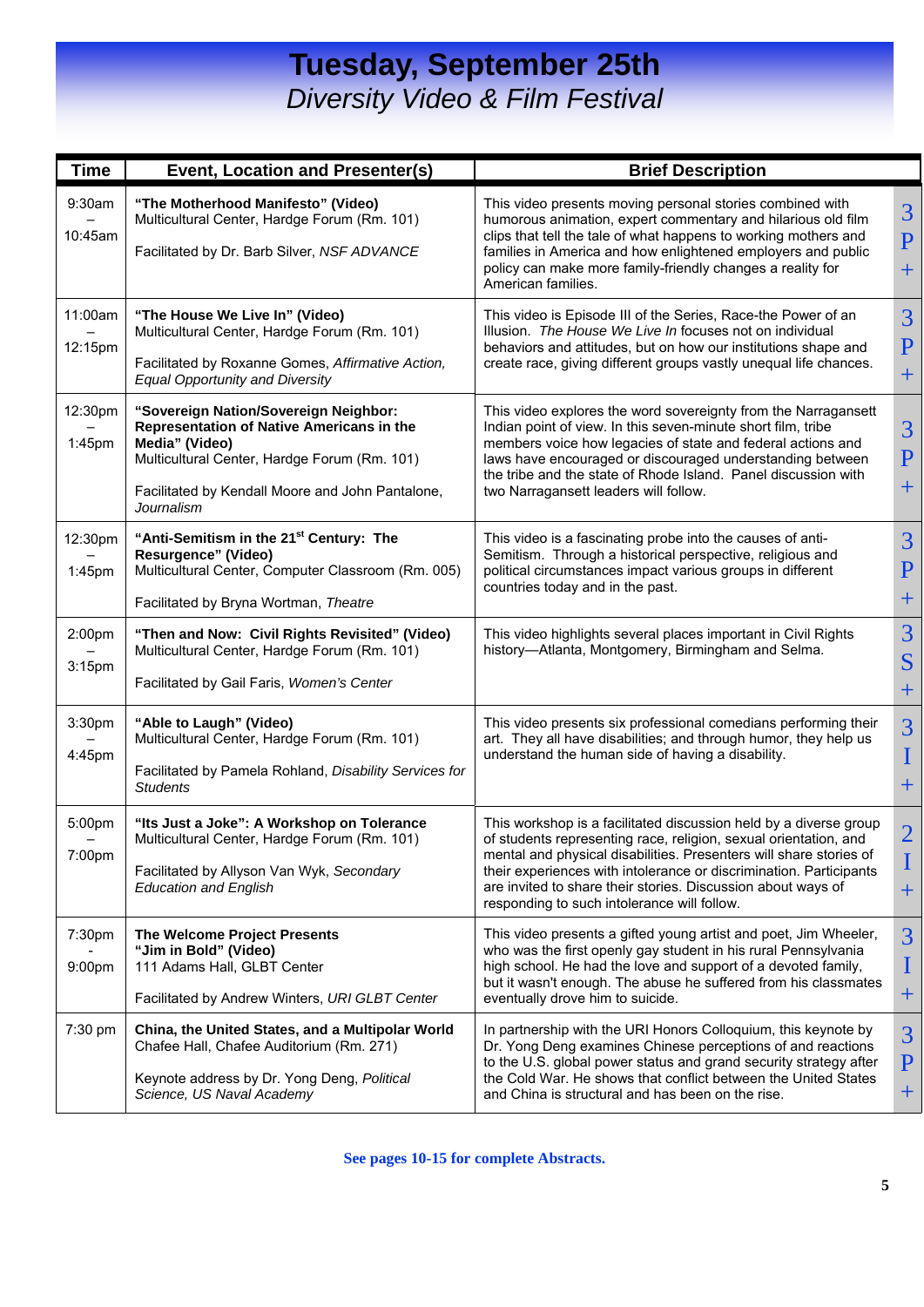### **Wednesday, September 26th**  *Ideas, Interactions, & Dialogue*

| <b>Time</b>        | Event, Location and Presenter(s)                                                                                                                                                                                                                                                                                              | <b>Brief Description</b>                                                                                                                                                                                                                                                                                                                                                                                   |                                                  |
|--------------------|-------------------------------------------------------------------------------------------------------------------------------------------------------------------------------------------------------------------------------------------------------------------------------------------------------------------------------|------------------------------------------------------------------------------------------------------------------------------------------------------------------------------------------------------------------------------------------------------------------------------------------------------------------------------------------------------------------------------------------------------------|--------------------------------------------------|
| 9:00am<br>3:50pm   | <b>Diversity Workshops</b><br>Memorial Union, Rm. 300, Rm. 308, Rm. 318 and<br>RM. 360.                                                                                                                                                                                                                                       | Over 25 sessions of informative and exciting<br>workshops presented throughout the day.<br>See complete schedule on page 7.                                                                                                                                                                                                                                                                                |                                                  |
| 3:00pm<br>3:50pm   | <b>Sukkot: The Original Thanksgiving</b><br>Hillel Sukkah at 12 Fraternity Circle<br>Facilitated by Amy Olson, URI Hillel Center                                                                                                                                                                                              | The Jewish festival of Sukkot begins at sundown<br>tonight! This joyous holiday celebrates the fall<br>harvest with all the bounties and uncertainties of<br>nature. Visit Hillel's Sukkah, a hut-like dwelling built<br>for the holiday. Enjoy refreshments and learn about<br>Sukkot's history, symbols and contemporary<br>celebrations.                                                                | $\overline{2}$<br>$\overline{\mathsf{C}}$<br>$+$ |
| 4:00pm<br>5:30pm   | Book Discussion of I Myself Am A Woman:<br>Selected Writings of Ding Ling (1904-1985)<br>Multicultural Center, Hardge Forum (Rm. 101)<br>Facilitated by Dr. Cheryl McCarthy, Dr. Yan Ma<br>and graduate students, Graduate School of Library<br>and Information Studies; Dr. Karen Stein and<br>Guanglan Jin, Women's Studies | A book discussion with audience participation on<br>Ding Ling's portrayal of Chinese Women in the book,<br>I Myself Am A Woman: Selected Writings of Ding<br>Ling. This book by the revolutionary writer, feminist,<br>and literary dissident, Ding Ling (1904-1985), reveal<br>the lives of Chinese women by one of the most<br>colorful and important Chinese women writers of the<br>Twentieth Century. | $\overline{2}$<br>$\overline{\mathsf{C}}$<br>$+$ |
| 6:00pm<br>7:00pm   | <b>Mating, Marriage and Money</b><br>Multicultural Center, Hardge Forum (Rm. 101)<br>Facilitated by Bryna Wortman, Theatre                                                                                                                                                                                                    | From Jane Austen's popular novel, Pride and<br>Prejudice, and Jon Jory's recent dramatization, this<br>workshop investigates the plight of young women<br>restricted by law from inheritance and required to<br>find a mate not only to love, but to survive.                                                                                                                                              | $\overline{2}$<br>$\overline{P}$<br>$+$          |
| 7:00pm<br>9:30pm   | "Crash" (Video) and Discussion<br>Women's Center, Library<br>Facilitated by URI Peer Advocates, Violence<br><b>Prevention and Advocacy Services</b>                                                                                                                                                                           | This movie will be followed with a discussion on the<br>issues presented.                                                                                                                                                                                                                                                                                                                                  | $\overline{2}$<br>$\overline{P}$                 |
| 7:00pm<br>Midnight | "The Pursuit of Happyness" (Video), and Vigil<br>URI Quadrangle (Rain Location: Edwards Hall)<br>Facilitated by Melissa Gustavson, Accounting and<br>Jennifer Baker, Psychology, of URI Habitat for<br>Humanity, and the URI Student Entertainment<br>Committee                                                               | This event will raise awareness of the issues<br>contributing to homelessness by encouraging<br>students to construct houses out of cardboard boxes.<br>Movie to begin after dark.                                                                                                                                                                                                                         | $\mathbf{1}$<br>$\overline{P}$                   |

**Levels of Diversity (1 = Awareness, 2 = Knowledge, 3 = Skills)** 

**Areas of Focus (C = Culture, H = Health and Wellness, I = Identity, P = Power, S = Social Justice)** 

**Educational/Reflective (+ = Recommended for Class Credit)**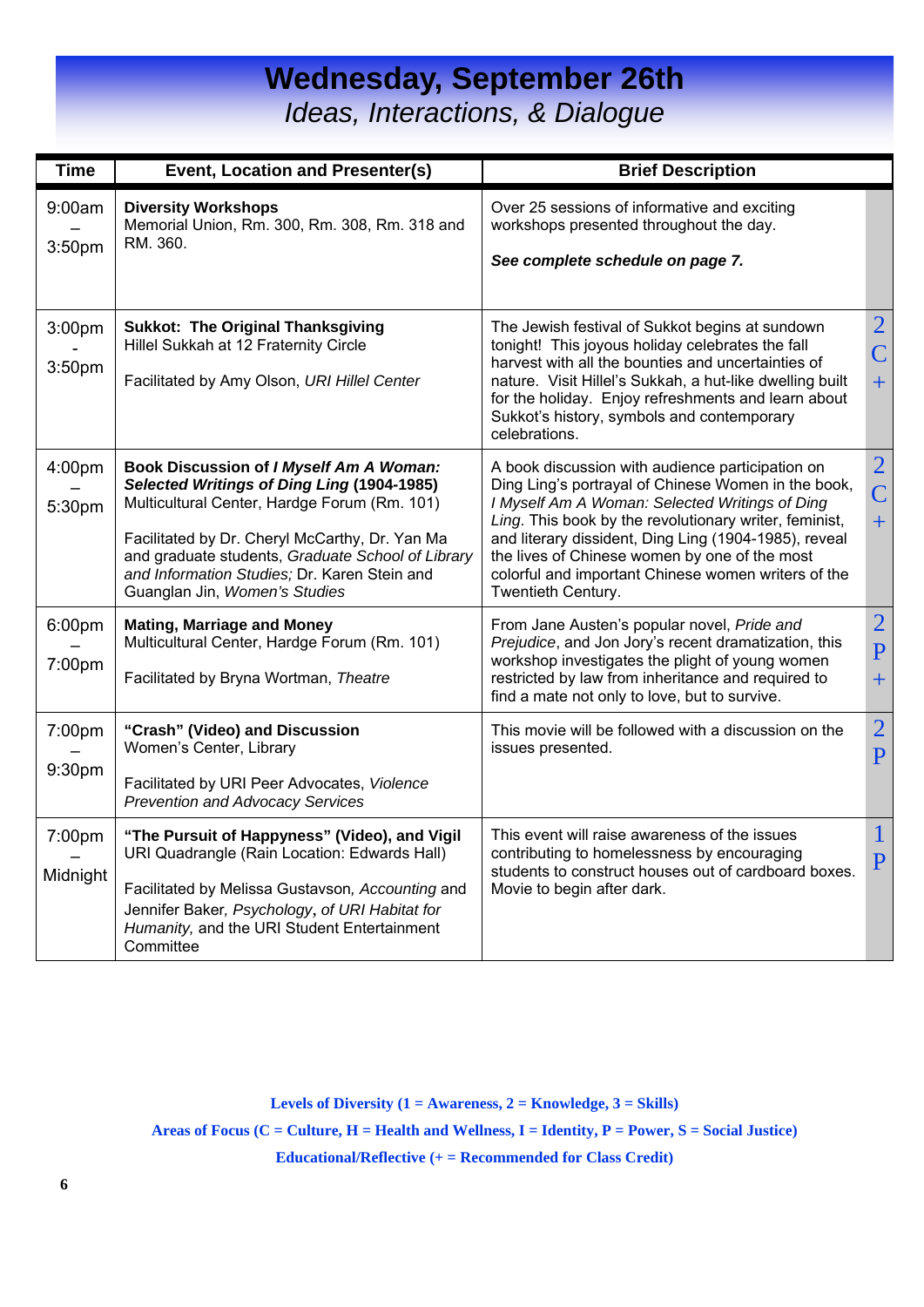#### **Wednesday, September 26th**  *Workshops*

| <b>PLACE</b><br><b>TIME</b>              | RM. 300                                                                                                                                                                                                  |                     | Rm. 308                                                                                                                                                                                                                             |                              | Rm. 318                                                                                                                                                                                                                                  |                                           | Rm. 360                                                                                                                                                                                                                                                            |                                                |
|------------------------------------------|----------------------------------------------------------------------------------------------------------------------------------------------------------------------------------------------------------|---------------------|-------------------------------------------------------------------------------------------------------------------------------------------------------------------------------------------------------------------------------------|------------------------------|------------------------------------------------------------------------------------------------------------------------------------------------------------------------------------------------------------------------------------------|-------------------------------------------|--------------------------------------------------------------------------------------------------------------------------------------------------------------------------------------------------------------------------------------------------------------------|------------------------------------------------|
|                                          | <b>Memorial Union</b>                                                                                                                                                                                    |                     | <b>Memorial Union</b>                                                                                                                                                                                                               |                              | <b>Memorial Union</b>                                                                                                                                                                                                                    |                                           | <b>Memorial Union</b>                                                                                                                                                                                                                                              |                                                |
| 9:00am<br>9:50am                         | <b>Faces of Hunger</b><br>Dr. Kathleen Gorman,<br>Feinstein Center for Hunger                                                                                                                            | 3<br>S              | <b>What Every College</b><br><b>Student's Body Needs</b><br>Laurie Johnson, Roger Jadosz<br>and Sue Ash, Health Services                                                                                                            | H                            | "Behind Closed Doors. A<br>Video on How the Media<br><b>Fabricate Those Beautiful</b><br>Models"<br>Dr. Grace Frenzel, Student<br>Affairs, and Body Image<br>Acceptance Committee                                                        | 3                                         | Please Don't Go!: Why<br><b>Students and Faculty from</b><br><b>Underrepresented Groups</b><br>Leave the Academy<br>Laura Gostin, Communication<br>Studies, Dr. Barb Silver,<br>NSF Advance and<br>Dr. Padma Venkatraman,<br><b>Graduate Diversity Affairs</b>     | $\overline{2}$<br>${\bf S}$                    |
| 10:00am<br>10:50am                       | <b>Analyze That: Narratives of</b><br>Race, Place, and Immigrant<br><b>Identity</b><br>Dr. Sunil Bhatia, Human<br>Development, Connecticut<br>College                                                    | 3                   | <b>Stress Reduction for</b><br><b>Every Body</b><br>Dr. Celina Pereira and<br>Laurie Johnson, Health<br><b>Services</b>                                                                                                             | 2<br>$\overline{\mathrm{H}}$ | <b>Service Learning in Physical</b><br>Therapy: The Highlands of<br>Guatemala and Navajo Indian<br><b>Reservation in Arizona</b><br>Dr. Jenny Audette, Physical<br>Therapy and Dr. Susan<br>Roush, Human Sciences and<br><b>Services</b> | 2                                         | <b>School Climate and Cultural</b><br>Pluralism: Be the Change You<br><b>Want to See!</b><br>Dr. Susan Trostle Brand and Dr.<br>Stephen Brand, Education, and<br>Kayla McCormack, Human<br>Development and Family<br><b>Studies</b>                                | 3<br>$\overline{\mathbf{S}}$<br>$\overline{+}$ |
| 11:00am<br>11:50am                       | <b>Building Solutions:</b><br><b>Disability as Diversity</b><br>Pamela Rohland, Disability<br><b>Services for Students</b>                                                                               | 3<br>$\mathbf S$    | <b>Cultivating Future</b><br>Generations for a<br><b>Nonviolent Global</b><br>Community<br>Dr. Bernard LaFayette, Jr.,<br>Center for Nonviolence and<br>Peace Studies                                                               | 3<br>S<br>$\pm$              | <b>Diversity Initiatives on</b><br><b>University Campuses</b><br><b>Across the United States</b><br>Clarissa Uttley, Psychology                                                                                                          | $\overline{2}$<br>$\overline{\mathbf{S}}$ | <b>Black Mothers, White</b><br>Doctors: Birthing a Slave<br>Dr. Marie Jenkins Schwartz,<br>History                                                                                                                                                                 | $\overline{2}$<br>$\overline{\mathbf{S}}$      |
| 12:00pm<br>12:50pm                       | The Irish in Rhode Island<br>Dr. Scott Molloy, Labor<br><b>Research Center</b>                                                                                                                           | $\overline{2}$      | Peace in Myself, Peace in<br>the World: Engaged<br><b>Buddhist Practices for</b><br><b>Conflict Resolution</b><br>Joanne Friday, Buddhist<br>Chaplain                                                                               | $\overline{2}$               | Kick it Up a Notch: Using<br><b>Diversity Career Resources in</b><br><b>Exploring Internships, Writing</b><br><b>Resumes, and Making Career-</b><br>related Decisions<br>Daniel Ustick, Career Services                                  | $\overline{2}$<br>S                       | "Get Nailed" with the URI<br><b>Chapter of Habitat for</b><br>Humanity<br>Marissa Goldstein, Alumna<br>and Melissa Gustavson,<br>Accounting, of URI Habitat for<br>Humanity                                                                                        | $\overline{2}$<br>S<br>十                       |
| 1:00pm<br>1:50pm                         | A History of Ethnic Groups<br>in Rhode Island<br>Hon. Bruce Sundlun,<br>Governor in Residence                                                                                                            | 3                   | <b>Frontiers in Health Care</b><br><b>Policy: Racial and Ethnic</b><br><b>Health Disparities</b><br>Carrie Bridges, RI Department<br>of Health                                                                                      | H                            | <b>Existing Within a Majority</b><br><b>Setting: Minorities Straddling</b><br>the Great Divide<br>Catalina Martinez, NOAA,<br>Dr. Darryl Keith, EPA, and<br>Dr. Padma Venkatraman,<br><b>Graduate Diversity Affairs</b>                  | 3<br>P                                    | <b>Consideration of the</b><br><b>Transgender Experience:</b><br><b>Book Discussion of Crossing:</b><br><b>A Memoir</b><br>Dr. Susan Roush, Human<br>Sciences and Services, Dr. Kyle<br>Kusz, Kinesiology,<br>and Dr. Amy Weiss,<br><b>Communicative Disorders</b> | $\overline{2}$                                 |
| 2:00 <sub>pm</sub><br>2:50 <sub>pm</sub> | <b>National Student Exchange:</b><br>Travel, Study, and Enjoy a<br><b>Semester Away from URI</b><br>Donna Figueroa, Office of<br>International Education and<br>NSE, and Students, Study Away<br>Program | $\overline{2}$<br>┿ | <b>Frontiers in Medical</b><br><b>Practice: Transfusion- Free</b><br><b>Surgery in the United States</b><br>Kevin Wright and<br>Dr. Hieu Ton-That,<br>Rhode Island Hospital                                                         | H<br>$\hspace{0.1mm} +$      | The Power of Design:<br><b>Chinese Textiles</b><br>Dr. Linda Welters and<br>Dr. Margaret Ordonez,<br>Textiles, Fashion<br>Merchandising and Design                                                                                       | $\overline{2}$<br>╈                       | Islamic Issues from a<br><b>Modern Muslim Perspective</b><br>Sarah Shihadeh, Clinical Lab<br>Science, and Obaid Syed,<br><b>Biological Sciences, of Muslim</b><br><b>Students Association</b>                                                                      | $\mathbf 2$<br>$\overline{+}$                  |
| 3:00pm<br>3:50 <sub>pm</sub>             | <b>Teaching Multicultural</b><br><b>Psychology Online</b><br>Dr. Arthur Kemp, Psychology,<br>Central Missouri State<br>University                                                                        | 3<br>P<br>╄         | <b>Frontiers in Health Work</b><br><b>Force Development:</b><br><b>Growth of Allied Health</b><br><b>Careers in the United States</b><br>Alexis Devine, Miriam Hospital<br>and Joshua Legaire, Lifespan<br>and Rhode Island College | H<br>┯                       | <b>Reading Sports Critically:</b><br><b>Examining the Stories We Tell</b><br><b>About Race in the Sports</b><br>Media<br>Dr. Kyle Kusz, Kinesiology                                                                                      | 3<br>${\bf S}$<br>┿                       | <b>Migration and in the</b><br>Americas: Human Rights<br>and Regional Approaches<br>Dr. Rosaria Pisa, Sociology                                                                                                                                                    | $\overline{3}$<br>P<br>$\pm$                   |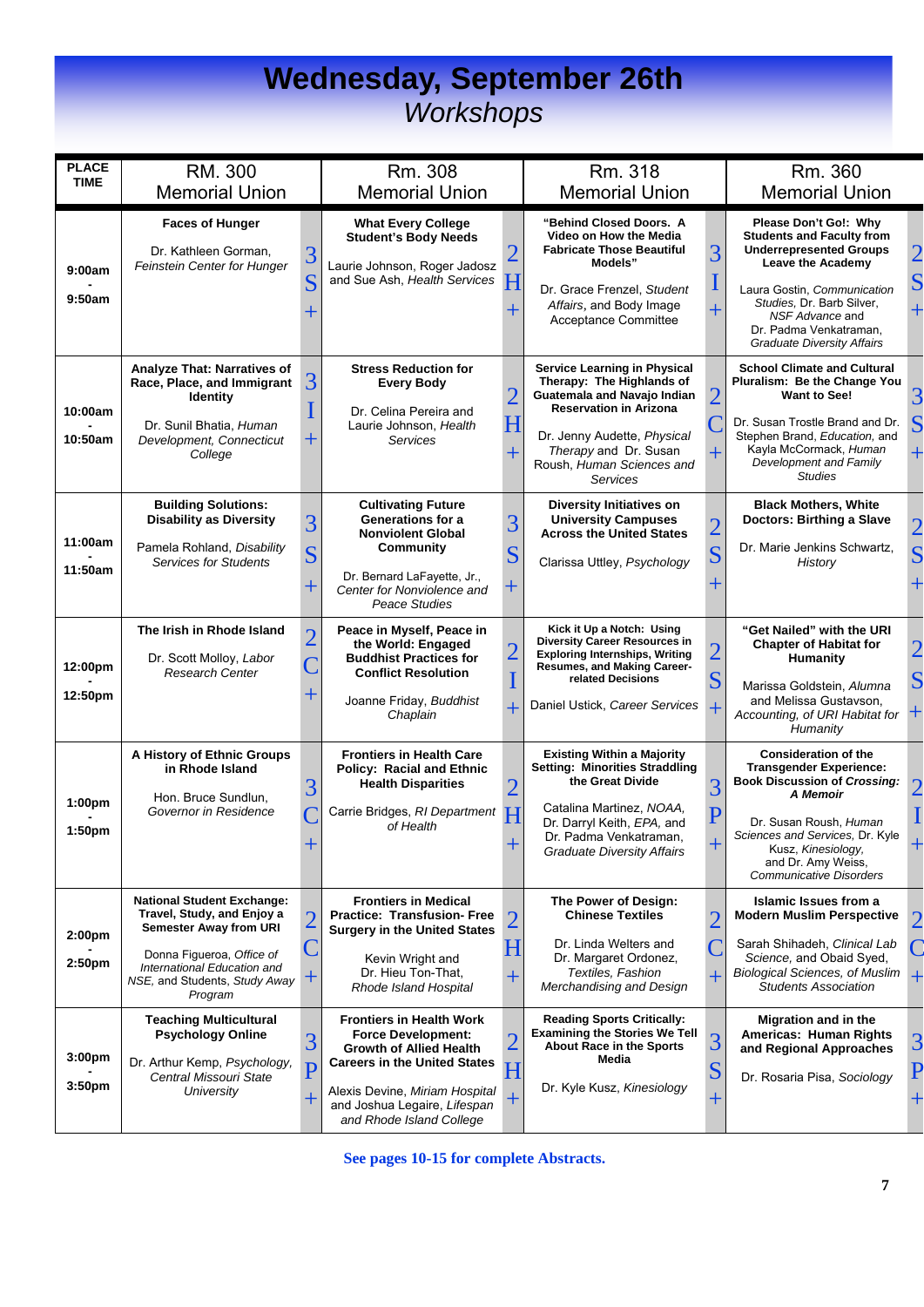### **Thursday, September 27th**  *Interacting with Art & Music*

| <b>Time</b>                              | <b>Event, Location and Presenter(s)</b>                                                                                                                                                                                                                 | <b>Brief Description</b>                                                                                                                                                        |                                                  |
|------------------------------------------|---------------------------------------------------------------------------------------------------------------------------------------------------------------------------------------------------------------------------------------------------------|---------------------------------------------------------------------------------------------------------------------------------------------------------------------------------|--------------------------------------------------|
| 10:00am<br>10:50am                       | <b>Community Sing</b><br>Multicultural Center, Hardge Forum (Rm. 101)<br>Facilitated by Sue Warford, Child Development<br>Center, and the Child Development Center<br>teachers, preschool and kindergarten children                                     | Join the teachers and children from the Child<br>Development Center in exploring how music can be<br>used to expand children's understanding of issues<br>related to diversity. | $\mathbf 1$<br>$\overline{C}$                    |
| 11:00am<br>12:15am                       | <b>Music for Social Justice, Protest and</b><br><b>Diversity</b><br>Multicultural Center, Hardge Forum (Rm. 101)<br>Facilitated by Dr. Paul De Mesquita, Psychology,<br>Dr. Libby Miles, Writing, and Dr. Stephen Wood,<br><b>Communication Studies</b> | Come learn the songs and join in. Bring your<br>instruments and singing voices.                                                                                                 | $\overline{2}$<br>S<br>$+$                       |
| 12:30pm<br>$1:45$ pm                     | <b>Native Expressions</b><br>Multicultural Center, Hardge Forum (Rm. 101)<br>Facilitated by Silvermoon Mars, Sociology,<br>Alumna                                                                                                                       | This presentation of storytelling, music and dance<br>will be used to introduce Native American life and<br>spirituality in the 21 <sup>st</sup> century.                       | $\overline{2}$<br>$\overline{\mathsf{C}}$<br>$+$ |
| 2:00 <sub>pm</sub><br>3:15 <sub>pm</sub> | Learn How to Belly Dance: A Middle Eastern<br><b>Art Form</b><br>Multicultural Center, Hardge Forum (Rm. 101)<br>Facilitated by Nancy Hawksley, Facilities<br><b>Services</b>                                                                           | An introductory workshop on a traditional art form<br>from the Middle East. Be prepared to dance!                                                                               | $\overline{2}$<br>$\overline{\mathsf{C}}$<br>$+$ |
| 3:30pm<br>4:45pm                         | <b>Choral Performance</b><br>Multicultural Center, Hardge Forum (Rm. 101)<br>The URI Chorus directed by Mark Conley, Music                                                                                                                              | A choir performance presented with commentary to<br>enhance awareness of different traditions,<br>approaches, and sources of inspiration.                                       | $\overline{2}$<br>$\overline{\mathsf{C}}$<br>$+$ |
| 8:00pm                                   | Pangaea Roots Music Festival<br>Edwards Hall, Edwards Auditorium<br>Facilitated by Michael Lapointe, Housing and<br>Residence Life                                                                                                                      | This music presentation features diverse bands as<br><b>CANCELLED</b>                                                                                                           |                                                  |

**Levels of Diversity (1 = Awareness, 2 = Knowledge, 3 = Skills)** 

**Areas of Focus (C = Culture, H = Health and Wellness, I = Identity, P = Power, S = Social Justice)** 

**Educational/Reflective (+ = Recommended for Class Credit)**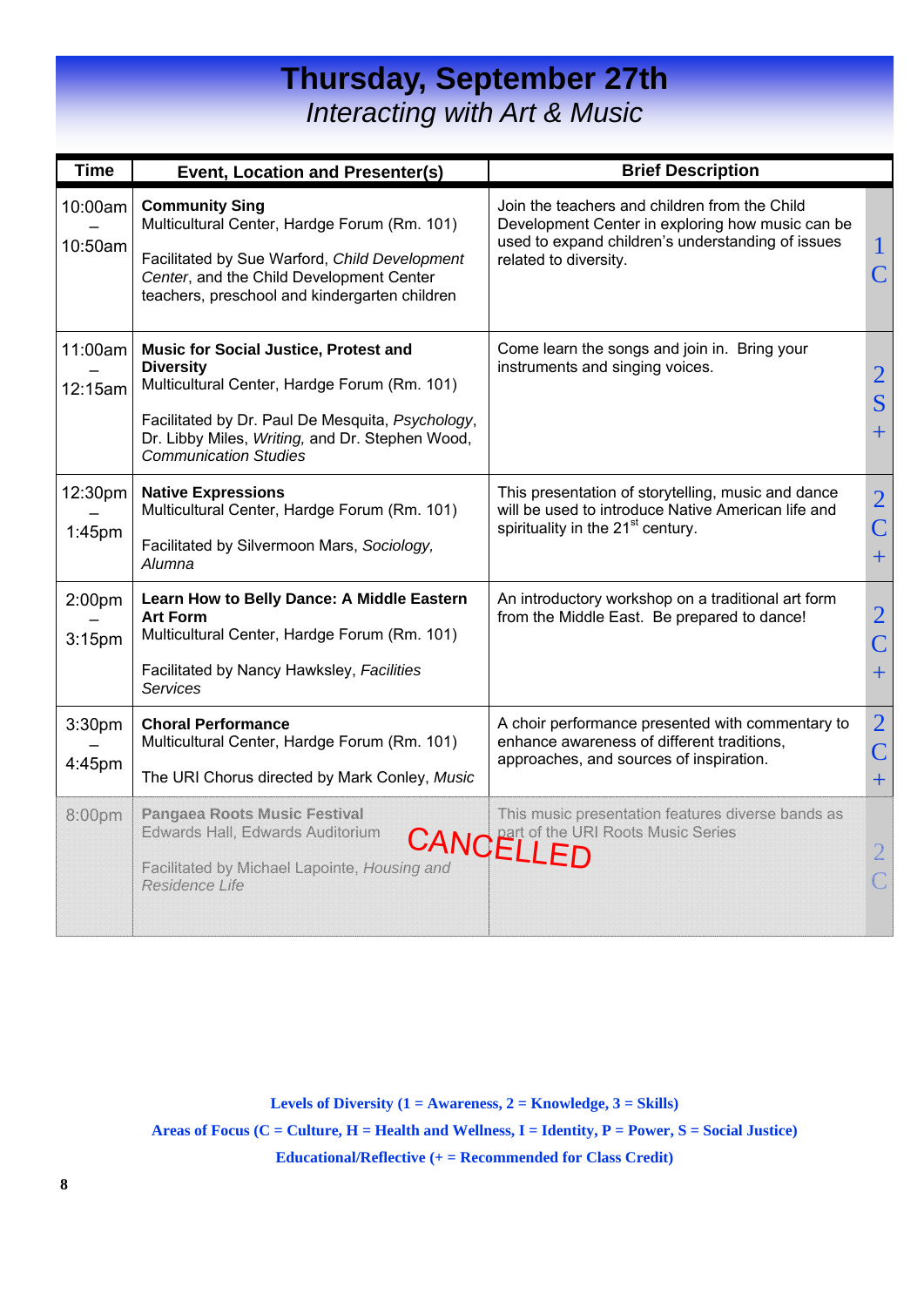## **Friday, September 28th**  *Roots & Legacies of Community*

| <b>Time</b>                              | Event, Location and Presenter(s)                                                                                                                                                                                                                                                                                           | <b>Brief Description</b>                                                                                                                                                                                                                                                        |                                         |
|------------------------------------------|----------------------------------------------------------------------------------------------------------------------------------------------------------------------------------------------------------------------------------------------------------------------------------------------------------------------------|---------------------------------------------------------------------------------------------------------------------------------------------------------------------------------------------------------------------------------------------------------------------------------|-----------------------------------------|
| 11:00am<br>11:50pm                       | "Don't Ask, Don't Tell, Don't Be": Confronting<br>and Changing the Military's Discriminatory<br><b>Policy Against Gay Service Members</b><br>Multicultural Center, Hardge Forum (Rm. 101)                                                                                                                                  | This workshop will review the current information and<br>national dialogue on the human and financial costs of<br>the U.S. military's anti- gay policy. Present efforts to<br>change the policy and how the URI community can<br>contribute to those efforts will be discussed. | 3<br>S<br>$+$                           |
|                                          | Facilitated by Dr. Al Lott, Psychology                                                                                                                                                                                                                                                                                     |                                                                                                                                                                                                                                                                                 |                                         |
| 12:00pm<br>12:50pm                       | <b>Peace and Harmony Meditation</b><br>Multicultural Center, Hardge Forum (Rm. 101)<br>Facilitated by Dr. Celina Pereira and Laurie<br>Johnson, Health Services; Dr. Paul De Mesquita,<br>Psychology, Dr. Art Stein, Political Science; Clare<br>Sartori-Stein, Psychology (CCE); and Melvin<br>Wade, Multicultural Center | A period of quiet reflection, remembrance, and<br>hopefulness.                                                                                                                                                                                                                  | $\overline{2}$<br>$\mathbf I$<br>$+$    |
| 1:00pm<br>1:50 <sub>pm</sub>             | The Virginia Tech Disaster and Generation 1.5<br>Multicultural Center, Hardge Forum (Rm. 101)<br>Facilitated by Dr. Patricia Morokoff, Alice Cheng,<br>Trudy-Ann Gayle, Radhika Pasupuleti, Mike Ricci,<br>Allison Smith, and Bryana White, Psychology                                                                     | This presentation will discuss societal factors that<br>may relate to the anger and alienation of the student<br>perpetrator of the Virginia Tech disaster. In order to<br>learn from this experience, we need consider<br>what happened in a cultural context.                 | $\overline{2}$<br>$\mathbf I$<br>$+$    |
| 2:00 <sub>pm</sub><br>2:50 <sub>pm</sub> | Behind the Scenes with the Curator of "China<br>Seen by"<br>Fine Arts Center, Main Gallery<br>Facilitated by Judith Tolnick Champa, Art<br>Galleries                                                                                                                                                                       | This presentation will give an advance taste of the<br>special exhibition, China seen by (October 2-<br>December 9) developed for the 2007 Honors<br>Colloquium, China Rising.                                                                                                  | $\mathsf C$                             |
| 2:00 <sub>pm</sub><br>2:50pm             | Remembering Dr. George Alvin Wiley, URI<br>Alumnus, and Major Civil Rights Leader<br>Multicultural Center, Hardge Forum (Rm. 101)<br>Facilitated by Dr. Alice Dzen Gross and Henry<br>Shelton, George Wiley Center and Dr. Bernard<br>LaFayette, Jr., Center for Nonviolence and Peace<br><b>Studies</b>                   | This presentation is a tribute to Dr. George Wiley,<br>URI Alum, who began his social activism as a<br>founding member of C.O.R.E. His activism spanned<br>various issues such as race, poverty, national health<br>insurance, housing, and day care tax reform.                | $\overline{2}$<br>S<br>$+$              |
| 3:00pm<br>3:50 <sub>pm</sub>             | The Haves and the Have Nots<br>Multicultural Center, Hardge Forum (Rm. 101)<br>Facilitated by Denice Couchon, Human<br>Development and Family Studies, and Dr. Kyle<br>Kusz, Kinesiology                                                                                                                                   | In this workshop, attendees will be given resources<br>to create a collage. Some will have enough<br>resources while others will not. Awards will be given<br>to "best" collages. Discussion will follow on<br>participants' experiences.                                       | 3<br>$\overline{P}$<br>$\boldsymbol{+}$ |
| 8:00pm                                   | "L'Estro Armonico", Rebel Baroque Ensemble<br>Fine Arts Center, Concert Hall<br>Facilitated by Roxana Tourigny, URI Great<br>Performances                                                                                                                                                                                  | This event presents a diverse trumpet and multiple<br>violin concert. Quadruple violin concert by Ragazzi,<br>Telemann, and Vivaldi.<br>Tickets are \$20 General, \$15 Faculty/Staff/Seniors<br>and \$5 Students. Call 401-874-2627 for more<br>information.                    | $\mathbf{I}$<br>$\mathsf C$             |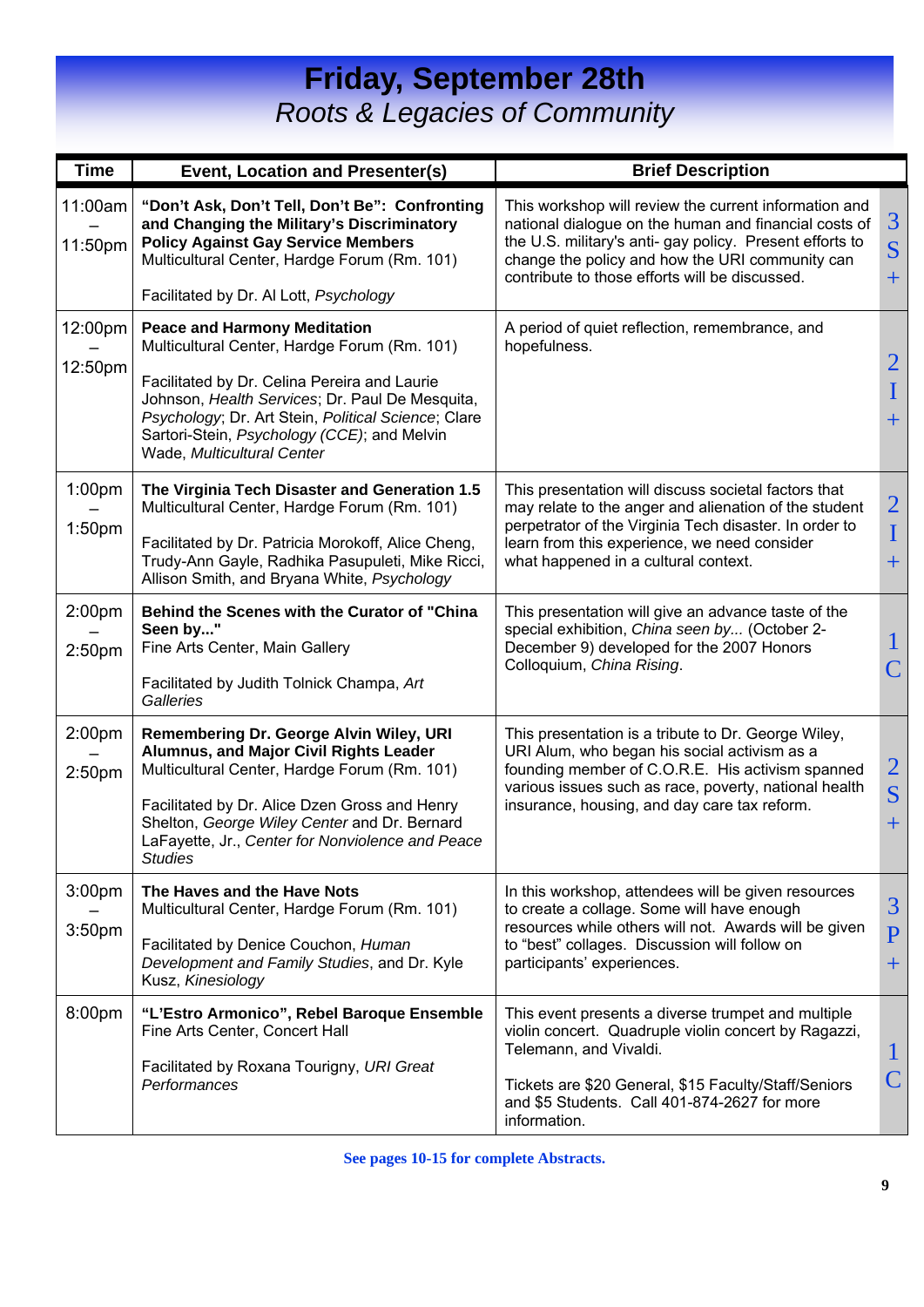**"Able to Laugh" (Video).** Pamela Rohland, *Assistant Director*, *Disability Services for Students.* This video and discussion examines the awkwardness that can arise when able-bodied people interact with people with disabilities; and explores the role of humor in removing communication barriers of fear, guilt, vulnerability, and misunderstanding. In the video– six comics– all disabled members of the Access to Comedy Players– apply their talents to create awareness of negative attitudes and behaviors about people with disabilities. **Tues, 9/25 @ 3:30pm.** 

**Analyze That: Narratives of Race, Place, and Immigrant Identity.** Dr. Sunil Bhatia, *Associate Professor*, *Human Development*, *Connecticut College*. Based on his book *American Karma: Race, Culture and Identity in the Indian Diaspora*, this workshop will invite participants to examine the diffusion of Indian professionals throughout the U.S., and to explore the inner conflict between their experiences with racism and their reluctance to categorize themselves as "brown" or "people of color". Through reflective dialogue and discussion, we will analyze why Asian Americans, particularly those from South Asia, are more comfortable in talking about their cultural identity rather than their racial or ethnic identity. **Wed, 9/26 @ 10:00am.** 

**"Anti-Semitism in the 21st Century: The Resurgence" (Video).**  Bryna Wortman, *Associate Professor, Theater.* This video and discussion addresses the origins and history of anti-Semitism, and posits the reasons behind recent attacks and antipathy expressed toward Jews. Medieval antagonisms between Christians, Muslims, and Jews, as well as the emergence of the nation-state of Israel and the impact of the Holocaust and the Israeli-Palestinian conflict are among the topics explored as underlying causes of anti-Semitism in the documentary. **Tues, 9/25 @ 12:30pm.** 

**"Behind Closed Doors. A Video on How the Media Fabricate Those Beautiful Models" (Video).** Dr. Grace Frenzel, *Consultant, Student Affairs;* and the Body Image Acceptance Committee. This video and discussion explores the "tricks of the trade" applied by fashion photographers and stylists to create images of "flawless beauty" for models. Attention will be focused on the make- up, lighting, clothing alterations, and high- tech touch ups utilized to produce the perfect magazine cover. Participants will examine the role of the media in society in creating unrealistic body images and in generating negative and unhealthy attitudes and behaviors. **Wed, 9/26 @ 9:00am.**

**Behind the Scenes with the Curator of "China Seen by…"** Judith Tolnick Champa, *Coordinator, Art Galleries.* In collaboration with the Fall 2007 Honors Colloquium on Contemporary China, this special preview for URI Diversity Week provides participants an opportunity to examine and discuss a widely- anticipated exhibition, which runs from October 2- December 9, 2007, in the Main Art Gallery. Presenting rarely seen images of contemporary China's economic, cultural, and social development, the exhibition showcases photographs that contrast the perspectives of resident Chinese photographers with those of photographers from other countries, including the United States. Participants will glimpse the creative ferment and political competition over interpretations of the image of contemporary China as it begins to assume primacy on a global stage. **Fri, 9/28 @ 2:00pm.** 

experimented on the women in the name of medical science; and the kindergarten children. This and women elders steeped in African folk medicine. Wed, 9/26 @ **used to enhance personal growth and development Black Mothers, White Doctors: Birthing a Slave.** Dr. Marie Jenkins Schwartz, *Professor, History*. After the transatlantic African slave trade was closed in 1808, southern white planters recognized that the perpetuation of the institution necessitated the extension of legal, political, cultural, social, and economic control over the means of reproduction. Based on her book, *Birthing a Slave* (2006), this workshop exposes the struggle for control over the bodies of black women waged by white planters who regarded the women as property to be exploited; by the white doctors hired by the planters who women themselves who often sought a cultural connection to midwives **11:00am** 

**Book Discussion of** *I Myself Am a Woman: Selected Writings of Ding Ling* **(1904-1985).** Dr. Cheryl McCarthy, Dr. Yan Ma and graduate students, *Graduate School of Library and Information Studies; and* Dr. Karen Stein and Guanglan Jin, *Women's Studies*. This book discussion explores the controversial life and literary legacy of Dīng Líng (1904-1986), which was the pseudonym of Jiǎng Bīngzhī, China's most remarkable woman writer. Her life and writings reflect the changes and turmoil of modern China in World War I in 1919, through the decline of the Maoist Cultural Revolution of the 1960's and 1970's. Influenced by contemporary literature from China as well as the West, she began writing fiction that presented a new archetypal Chinese heroine- daring, independent, passionate, yet emotionally unfulfilled and perplexed in her search for the meaning of life during an era of rapid change. The popularity of her early chronicles of the inner life of young Chinese women during the 1920's; her conversion to Chinese Communism; her imprisonment by the Nationalist government; the shift of focus in her writings to the concerns of workers, peasants, and revolutionaries in the 1930's and 1940's; and the punitive response to her open criticism of the ruling Chinese Communist Party on women's rights and other matters dramatically delineated the boundaries of the gender struggle for equity in China. She was officially censured and expelled from the Party in 1957, and imprisoned and subjected to farm labor until 1975. *I Myself Am a Woman* is an anthology selected from her more than 300 published writings and encompassing fifty years of her life, reflecting both continuity and change in her feminist portrayals. **Wed, 9/26 @ 4:00pm.**

**Building Solutions: Disability as Diversity.** Pamela Rohland, *Assistant Director, Disability Services for Students*. The study of disability has transitioned from a model of pathology to an emphasis on understanding the ways in which the identity and culture of disability is socially constructed. This workshop will explore the lived experience of people with disabilities; examine the social, cultural, and physical attitudes and barriers they face; and situate disability within the contemporary discourse on cultural diversity. **Wed, 9/26 @ 11:00am.** 

**China, the United States, and a Multipolar World.** Dr. Yong Deng, *Associate Professor, Political Science, US Naval Academy*. The fall of the Soviet Union in 1991 created a vacuum in which the United States– the world's only remaining superpower– acted, often unilaterally, to advance its own national interests at the expense of global progress in the normative, economic, political, cultural, scientific, and military arenas. Some analysts say that this unipolar world system centered around the global dominance of the U. S. is now being superseded by a multipolar world system in which diverse regional centers, such as China, are emerging, creating a countervailing balance of power. In conjunction with the URI Honors Colloquium, the URI Diversity Week keynote address discusses the potential impact of multipolarity in promoting multilateralism, interdependence among nations, respect for sovereignty, understanding of cultural differences, and relationality in the U.S., China, and around the world. **Tues, 9/25 @ 7:30pm.** 

**Choral Performance.** Mark Conley, *Assistant Professor, Music.* The Annual URI Concert at the Multicultural Center will be presented with commentary intended to enhance awareness of different cultural traditions, diverse approaches to composing music, and sources of inspiration such as politics, literature, arts, nature and symbolism. The role of emotional and intellectual influences will be presented as well as the inter-relationships between text and music. **Thurs, 9/27 @ 3:30pm.** 

awareness of diversity. **Thurs, 9/27 @ 10:00am. Community Sing.** Sue Warford, *Coordinator, Child Development Center* and the Child Development Center teachers, preschool, and This workshop presents children in performance as they explore how age-appropriate music can be used to enhance personal growth and development and to increase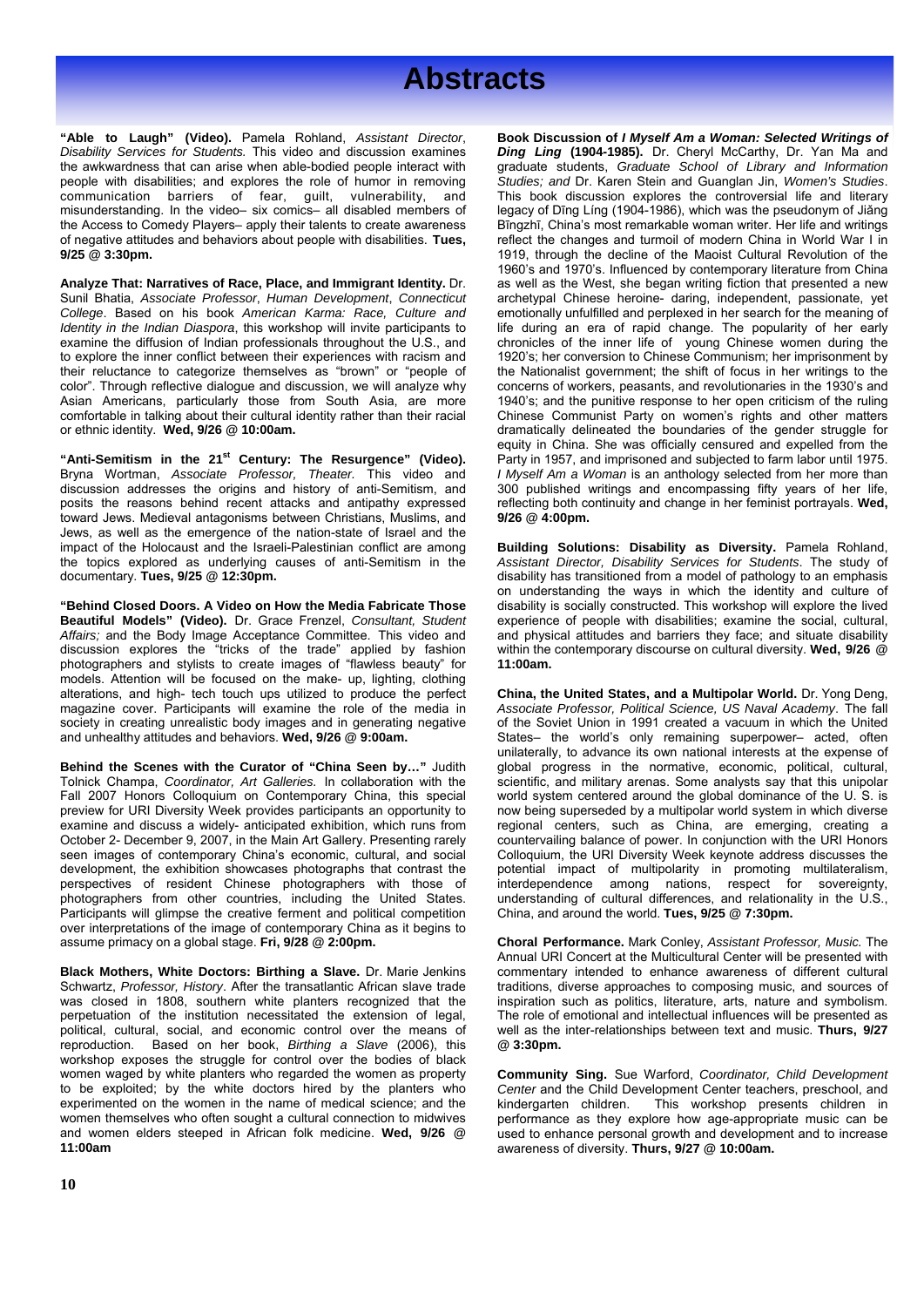**Consideration of the Transgender Experience: Book Discussion of** *Crossing: A Memoir***.** Dr. Susan Roush, *Associate Dean, Human Sciences,* Dr. Kyle Kusz*, Assistant Professor, Kinesiology*, Dr. Amy Weiss, *Professor, Communicative Disorders*. This book discussion focuses on crossing from one gender identity to another. Based on the autobiography of Donald N. McCloskey, a Harvard University economist, the discussion describes the physical, emotional, economic, and cultural transformation of a man to a woman. The life story of Donald's transgendering to Deidre will help participants understand the framework of social and cultural constructs in which sexual and gender politics manifests themselves. **Wed, 9/26 @ 1:00pm.**

**"Crash" (Video) and Discussion.** URI Peer Advocates, *Violence Prevention and Advocacy Services.* A provocative, unflinching look at the complexities of racial conflict in America, this Academy Awardwinning film challenges audiences to question their own prejudices. Diving headlong into the diverse melting pot of post-9/11 Los Angeles, this compelling urban drama tracks the volatile intersections of a multiethnic cast, examining fear and bigotry from multiple perspectives. No one is safe in the battle zones of racial strife. And no one is immune to the underlying prejudice that sparks violence- and changes lives. A discussion on the issues presented will take place after the movie. **Wed, 9/26 @ 7:00pm.** 

**Cultivating Future Generations for a Nonviolent Global Community.** Dr. Bernard LaFayette, Jr., *Director, Center for Nonviolence and Peace Studies, and Distinguished Scholar in Residence.* A living link to many of the defining moments of the U.S. Civil Rights movement– the desegregation of Nashville (TN), the founding of SNCC, voter registration in Selma (AL), the Freedom Rides, and the Poor People's Campaign– Dr. Lafayette has emerged as one of the world's foremost advocates for international peacebuilding. This workshop introduces participants to ongoing initiatives for peacebuilding and conflict resolution currently underway in countries, such as the United States, Colombia, Cuba, Israel, and Puerto Rico, and provides information and advice for those who wish to enlist in and support these international initiatives. **Wed, 9/26 @ 11:00am.** 

**Diversity Initiatives on University Campuses Across the United States.** Clarissa Uttley, *Graduate Student, Psychology*. Since the 1960's, advocates for equity in matters of race, gender, disability, sexuality, nationality, religion, and other under-represented groups have attempted to infuse diversity into all levels of decision- making of higher education. While these efforts have accomplished mixed success, the "state-of-the-art" diversity initiatives are strategically aligned responses to the assessed needs of the campus that specify goals and objectives linked to the mission and resources of the institution. The ultimate goal of campus diversity initiatives is to transform the institution so that the campus learns why inclusion and the full utilization of people are important. This workshop examines several of the leading diversity initiatives among colleges and universities in the United States. **Wed, 9/26 @ 11:00am.**

**Diversity Week Open Mic.** Chris Bannon, *Coordinator, Origins*. One of the most popular events during Diversity Week, the Open Mic is a student-generated and student-judged performance event, open to poets, musicians, dancers, comedians and storytellers, who sign up in accordance with the rules of the night. Inspired by the "spoken word" emphasis in hip hop culture, the Open Mic attracts performers at all stages of their careers, from seasoned veterans to novices, providing them an opportunity to showcase their talents before a live audience. To sign up for slots that usually last 3-5 minutes, visit http:// www.uri.edu/mcc. Some speculate that the rising popularity of open mic over the last ten years has helped to lay the foundation for the blockbuster success of *American Idol.* **Mon, 9/24 @ 8:00pm.** 

**See pages 200pm.**<br> **12.00pm. Diversity Week's Empty Canvas: Help Us Fill It.** Astrid Drew, *Coordinator, 193° Coffeehouse;* Allyson Van Wyk, *Undergraduate, Secondary Education and English;* and Justin Quintanilla,

 *Undergraduate, Graphic Design*. All creative minds are welcome. People with interests in art, media, and literature are encouraged to submit original art, literary, musical and artistic compositions with a brief descriptive commentary. The works will be put on display in the 193° Coffeehouse in the Memorial Union. Music can be submitted to Justin at infinity\_of\_thought@hotmail.com. Artwork, writing, or any other compositions can be submitted to Allyson at arisan@mail.uri.edu. **Mon- Fri, 9/24-9/28** 

**"Don't Ask, Don't Tell, Don't Be": Confronting and Changing the Military's Discriminatory Policy Against Gay Service Members.**  Dr. Al Lott, *Professor Emeritus, Psychology.* This workshop will discuss the present status of the "Don't Ask, Don't Tell" law that prohibits gay service members in the US from openly acknowledging their sexual orientation after they have enlisted. Current attempts to repeal the law, and the role that students can play in these efforts, will be explored. **Fri, 9/28 @ 11:00am.** 

**Existing Within a Majority Setting: Minorities Straddling the Great Divide.** Catalina Martinez, *Marine Scientist, NOAA;* Dr. Darryl Keith*, Research Oceanographer, EPA;* and Dr. Padma Venkatraman, *Director, Graduate Diversity Affairs.* This workshop examines cultural and socioeconomic factors in students' selection of STEM fields of study in higher education; addresses issues and misperceptions about the under-representation of people of color and women; and discusses pros and cons of choosing a non-traditional major or career path. The presenters are two successful role models for people of color seeking careers in the sciences. **Wed, 9/26 @ 1:00pm.** 

**Faces of Hunger.** Dr. Kathleen Gorman, *Director, Feinstein Center for Hunger.* This panel of community members and students who work throughout the state presents their experiences and challenges facing people with low- income, focusing especially on the impact of hunger; food and security in the United States. Though the effects of hunger are invisible to the majority of Americans, nearly 1 of every 5 children in the U.S. lives in a household with income below the federal poverty line. **Wed, 9/26 @ 9:00am.** 

**Fiesta de Diversidad (Celebration of Diversity).** Chris Bannon, *Coordinator, Origins;* URI Diversity Week Planning Committee, the URI Brazilian/Cape Verdean Capoeira Club, the URI Breakdance Crew, the URI Cricket Club and the Alima International Dance Association. Initiating Diversity Week, this celebration of the cultural and artistic heritages of the diverse social groups that comprise the global society presents their experience through music, dance, food, dress, and other modes of expression. Highlights of the celebration include performances of the Afro-Brazilian martial art, *Capoeira*; and an exhibition of the international sport of cricket. All are invited to wear their national dress and sample various foods and treats from different countries. **Mon, 9/24 @ 12:00pm.** 

**"Get Nailed" with the URI Chapter of Habitat for Humanity.**  Marissa Goldstein, *Alumna,* and Melissa Gustavson, *Undergraduate, Accounting; of URI Chapter of Habitat for Humanity*. The URI Habitat for Humanity will explain the social, economic, political issues that relate to poverty, and the role of Habitat for Humanity in fighting these issues. Addressing ethnic inequality and racial stratification, participants will be invited to think critically about social inequality, diversity, and social responses to aid in the alleviation of poverty. **Wed, 9/26 @ 12:00pm.** 

**The Haves and the Have Nots.** Denice Couchon, *Senior Clerk Stenographer, Human Development and Family Studies;* and Dr. Kyle Kusz, *Assistant Professor, Kinesiology*. This workshop explores the institutional barriers that exclude and prevent diverse communities from reaching their individual and collective goals. Through examples of inequality in resources, participants will learn why reasons why some groups choose to assert dominance over others. Awareness of inequality will develop in participants an increase in cultural sensitivity, and an understanding of the importance of diversity. **Fri, 9/28 @**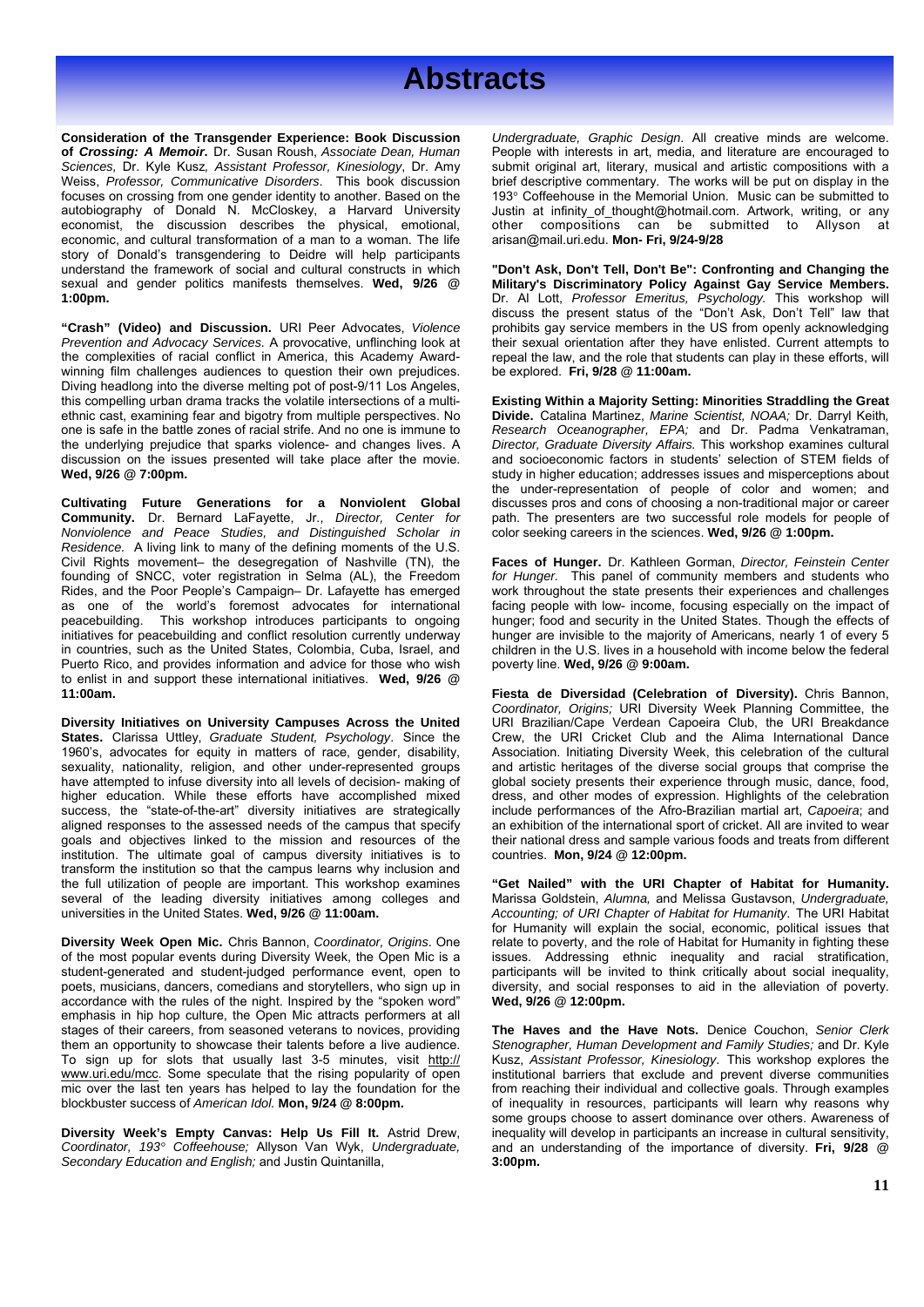**Frontiers in Health Care Policy: Racial and Ethnic Health Disparities.** Carrie Bridges*, Acting Chief, Office of Minority Health, Rhode Island Department of Health.* The demographic changes that are anticipated over the next decade magnify the importance of addressing disparities in health status. Eliminating racial and ethnic disparities in health will enhance efforts preventing disease, promoting health, and delivering appropriate care. Eliminating health disparities will also require new knowledge about the determinants of disease, causes of health disparities, and effective interventions for prevention and treatment. It will also require improving access to the benefits of society, including quality preventive and treatment services, as well as innovative ways of working in partnership with health care systems, State and local governments, tribal governments, academia, national and community- based organizations, and communities. There are six focus areas in racial and ethnic disparities which correlate to health access and outcomes: infant mortality, cancer screening and management, cardiovascular disease, diabetes, HIV Infection/ AIDS, and immunizations. These six health areas reflect the disparities that are known to affect multiple racial and ethnic minority groups at all life stages. This workshop talks about a prevention agenda through consultation with representatives from target communities and experts in public health. **Wed, 9/26 @ 1:00pm.**

**Frontiers in Health Work Force Development: Growth of Allied Health Careers in the United States.** Alexis Devine*, Youth Project Coordinator, Miriam Hospital,* and Joshua Legaire*, Intern, Lifespan, and Undergraduate, Rhode Island College.* In the U.S., allied health workers now number over 6 million, comprising 60% of the health care work force, and encompassing more than 200 occupations. Of the top 30 fastest growing jobs in the U. S. by 2010, over half are expected to emerge in the allied health sector, including nurses, dieticians, medical assistants, physical therapists, occupational therapists, laboratory technologists, exercise physiologists, speechlanguage pathologists, massage therapists, medical records technicians, EMT paramedics, and medical sonographers. This workshop addresses growth and expansion of the field; supply, demand, and utilization of workers; the need for diversity and cultural competence; and the impact. **Wed, 9/26 @ 3:00pm.**

**Frontiers in Medical Practice: Transfusion- Free Surgery in the United States.** Kevin Wright*, Manager, and Dr. Hieu Ton-That, Medical Director, Transfusion-Free Medicine and Surgery, Rhode Island Hospital .* Over the past quarter-century, transfusion-free medicine and surgery in the United States has emerged as a body of practices that utilize an array of medications and technologies to stimulate blood cell production and to minimize blood loss without engaging in invasive medical procedures. Research indicates that transfusion-free practices have generally resulted in lower rates of infection and mortality, faster recovery times, reduced costs, and greater patient satisfaction. The numbers of bloodless medical centers has grown from a few in the 1990's to over 100 in 2007. This workshop provides an orientation to this rapidly evolving body of practice, and to its key issues. **Wed, 9/26 @ 2:00pm.**

**A History of Ethnic Groups in Rhode Island.** Hon. Bruce Sundlun, *Governor in Residence*. Covering the multicultural history of the state from its colonial origins to the present era, this lecture and discussion led by a former Governor of Rhode Island reviews the interwoven histories of WASPs, African Americans, Narragansett, Irish, French-Canadians, Italians, Portuguese, and other ethnic groups in Rhode Island showing their colorful and culturally rich background produced by each of these diverse groups and the impact of their contributions on the state. **Wed, 9/26 @ 1:00pm.** 

provocative three-part series, Race- The Power of Illusion, the understand the state of existin government policy in expanding the racial gap between whites and **Wed, 9/26 @ 2:00pm. Educational/Reflective (+ = Recommended for Class Credit)**  and other agencies enacted a series of policies that further **"The House We Live In" (Video).** Roxanne Gomes, *Assistant Director, Affirmative Action, Equal Opportunity and Diversity*. In the concluding video segment discusses the impact of federal nonwhites. After World War II, the Federal Housing Administration

 institutionalized racial segregation. The FHA created an appraisal system in which white communities were automatically awarded higher economic value than black or ethnically mixed communities. It provided grants and tax incentives for the construction of white suburbs that excluded people of color. It rarely approved access of blacks and others to the G.I. Bill for low, long-term mortgage rates. Encouraging "redlining" and other discriminatory practices that were subsequently adopted by private industry. It supported the building of a new residential model for African-Americans in urban areas- the housing projects- which concentrated people in high-rise building in inner cities. Through these segregationist policies, the federal government fostered conditions that favored the expansion of white family wealth and the constraining of black family wealth. For most Americans, home equity remains the primary mode for accumulating wealth to pay for a college education, start a business, or pass on to succeeding generations. **Tues, 9/25 @ 11:00am.**

**Immigration> Legal v. Illegal, Myths and Realities: The Latinization of American Life.** Dr. Tom Morin, *Professor, Languages.* This workshop addresses the social, cultural, economic, and political impact of the nearly 12 million undocumented Latino workers, believed to be living in the United States; places them in the context of streams of immigrants coming from Europe, Asia, Africa, and elsewhere; and discusses assumptions held by and about the labor, values, and beliefs of those immigrants. From its founding to the present, the United States remains a nation of immigrants. The labor, values, and beliefs of immigrants from throughout the world have transformed the United States into the world's most powerful economy. The vast majority of these immigrants toil in low-skill, lowwage jobs, such as construction, manufacturing, or hospitality- jobs in which most Americans lack interest. The category of "Hispanics" includes representatives from more than twenty Latin American and Caribbean nations, as well as from Spain and Portugal. This session will explore the impact of the growing presence of Latinos on the nation's identity, its history, culture, economics, politics, and social life. **Mon, 9/24 @ 6:00pm.** 

**The Irish in Rhode Island.** Dr. Scott Molloy, *Professor, Labor Research Center*. While Irish settlers arrive during the colonial period through the 1830's, the great waves of Irish immigration in Rhode Island occurred in response to the devastating potato famine in Ireland from 1845 to 1850. About 1.9 million immigrants from Ireland arrived in Rhode Island from 1830 to 1860, peaking from 1845 to 1855. Another 1.9 million Irish immigrants came to the state between 1860 and 1900. By the turn of the twentieth century, the Irish were firmly established as the state's largest ethnic group. The appeal of jobs in the cotton-spinning, weaving, printing, and dyeing industries, the manufacture of woolens, jewelry, silverware, and base metals, and the relief from Anglo religious persecution were magnets to the Irish working-classes. This lecture-discussion traces the economic, social, and political rise of the Irish as a cohesive ethnic group in a highly competitive ethnic arena from the 1820's to the 1960's, addressing the prejudice and discrimination experienced by immigrants; the evolution of Irish-American identity; the role of the Democratic Party and the labor movement in accumulating political power, education, religion, and gender relations. **Wed, 9/26 @ 12:00pm.** 

**Islamic Issues from a Modern Muslim Perspective.** Sarah Shihadeh, *Undergraduate, Clinical Lab Science;* and Obaid Syed, *Undergraduate, Biological Science; of Muslim Students Association.* This workshop is based on the Quranic tradition of Muslims initiating communication with non- Muslims, thereby engaging in open discussion and transparent action about spiritual and political reforms that can be enacted in the secular "public sphere" so as to strengthen community. Responding to the current levels of polarization that often characterize Muslims and others, this workshop will seek to understand the state of existing knowledge about Islam, and to discuss stereotypes reflected in media about Islam and its values. **Wed, 9/26 @ 2:00pm.**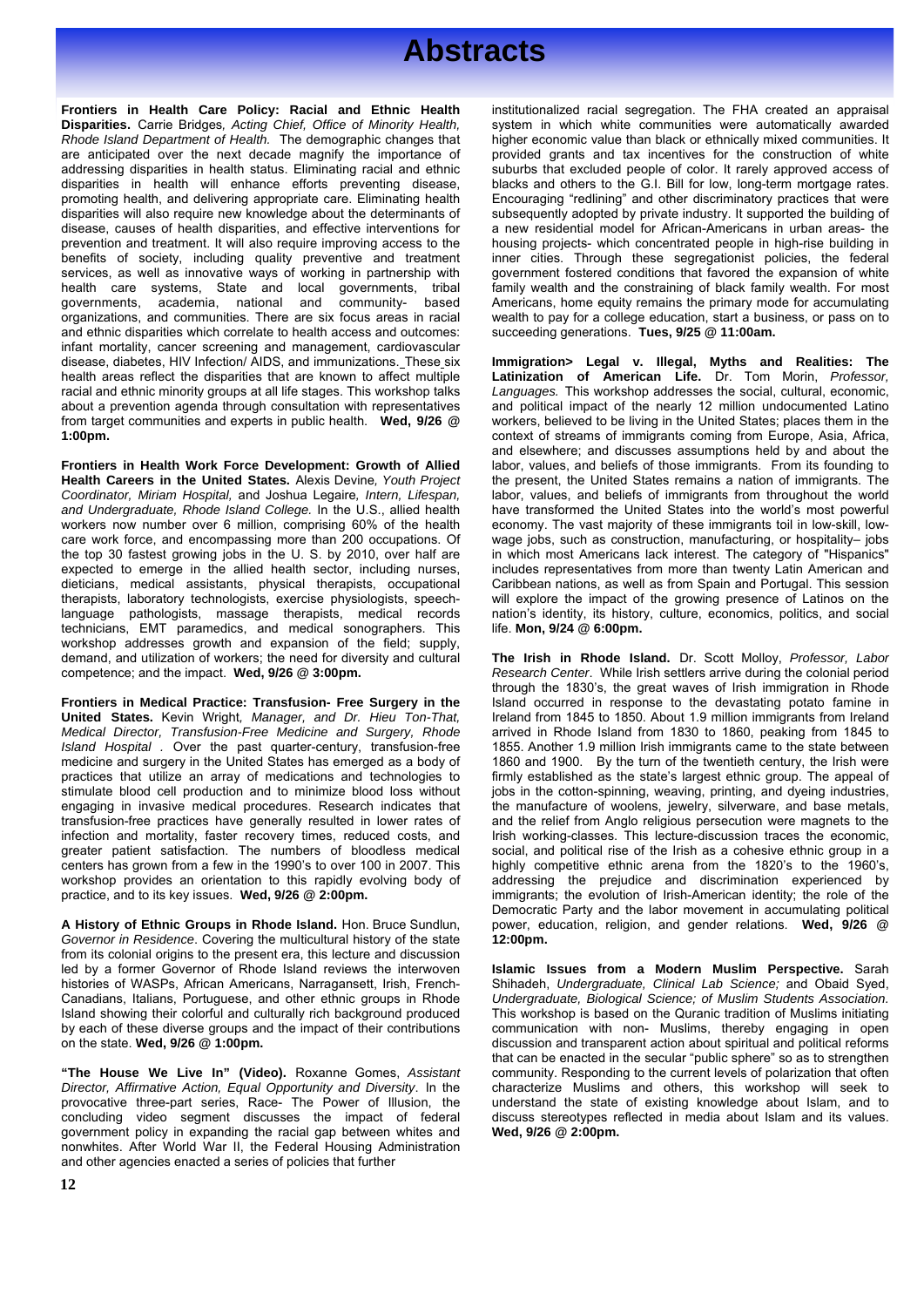**"It's Just a Joke": A Workshop on Tolerance.** Allyson Van Wyk, *Undergraduate, Secondary Education and English.* This workshop features a facilitated discussion held by a diverse group of students representing race, religion, sexual orientation, mental and physical disabilities. Facilitators will share stories of their experiences with intolerance or discrimination. Participants are invited to share their stories. Discussions about ways of responding to such intolerance will follow. **Tues, 9/25 @ 5:00pm.**

**Kick it up a Notch: Using Diversity Career Resources in Exploring Internships, Writing Resumes, and Making Careerrelated Decisions.** Daniel Ustick, *Advisor, Career Services*. This workshop will offer diversity career resources, insights, and suggestions that will help any student, the goal being to create a ripple effect by enhancing individual awareness of specific multicultural career resources addressing both members of "underrepresented" groups and resources available, as well as students who are members of an already diverse community to go out and continue to work in increasingly diverse companies and organizations. This workshop stresses how critical it is for all students to develop awareness of inclusion in the workplace and the benefits of experience and supporting diversity. **Wed, 9/26 @ 12:00pm.** 

**Learn How to Belly Dance: A Middle Eastern Art Form.** Nancy Hawksley, *Coordinator, Facilities Services.* This highly participatory session will present basic belly dance movements to pre-recorded Middle Eastern music. Wear comfortable clothes! Be prepared to lift your arms, move your body and uplift your spirit! Bring a hip scarf if you have one. Men and women, dancers and non-dancers, are welcome! **Thur, 9/28 @ 2:00pm.** 

**"L'Estro Armonico", Rebel Baroque Ensemble.** Roxana Tourigny, *Coordinator, URI Great Performances.* Hailed by the New York Times as "Sophisticated and Beguiling" and praised by the Los Angeles Times for their "astonishingly vital music-making", the New York-based Baroque ensemble REBEL has earned an impressive international reputation, enchanting diverse audiences by their unique style and their virtuosic, highly expressive, and provocative approach to the Baroque and Classical repertoire. **Fri, 9/28 @ 8:00pm.** 

**Mating, Marriage and Money.** Bryna Wortman, *Associate Professor, Theatre.* During the nineteenth century, the Industrial Revolution accelerated the dramatic changes that were occurring in English society, pitting the rising aspirations of an emergent bourgeois middle class against the stubborn privileges of a staid aristocracy. While the power and status of aristocracy emanated from control over agriculture and land, the power and status of the bourgeoisie derived its primacy from the mushrooming growth of industry, trade, and banking. Amid the social contesting between classes in resolutely patriarchal England, Jane Austen (1775-1817) satirizes the social jousting over class and gender in which a person's worth is measured in minds of self and others by how and who one courts, who one marries, and how much money one has, in the classic novel *Pride and Prejudice* (1813). Readings are adapted for the stage by Jon Jory, selected and directed by Bryna Wortman, and performed by students from the Theatre Department. **Wed, 9/26 @ 6:00pm.**

**Migration in the Americas: Human Rights and Regional Approaches.** Dr. Rosaria Pisa, *Lecturer, Sociology.* The current debate over immigration reform in the United States has focused the attention on stemming the effects of migration on the United States, rather than investigating and treating the causes of migration from a regional perspective. Conversations in "the public sphere" have been based on an interdiction model in which the

guarding of borders and the building of fences takes priority. As a result, little attention has been devoted to helping the American public understand the structural and cultural forces of globalization – the "push and pull" factors - that impel the movement of people within the American hemisphere. This workshop explores the emerging impact of migration and its implications for regional labor markets, the "brain drain", economic development, governmental policy, and human rights. **Wed, 9/26 @ 3:00pm.**

**"The Motherhood Manifesto" (Video).** Dr. Barb Silver, *Lecturer, NSF Advance*. In the US, women now comprise 46% of the paid labor force. Often expected to contribute significant income to most American families, working women remain the primary caregivers for children, as well as the primary organizers and laborers in the household. Unlike the case in the majority of industrialized countries, the corporate and political institutions in the US have been among the most resistant to restructuring workplace and public policy to better accommodate the family and household responsibilities of working women. Working women without responsibilities of working women. children typically receive 90¢ to a dollar for a man; working mothers who are married receive 73¢; and single working mothers receive 60¢. Because men are generally the primary recipients of income in conventional middle-class families, women and children<br>suffer a sharp decline in living standards after divorce. This suffer a sharp decline in living standards after divorce. workshop discusses the reasons for the grassroots campaign launched by Joan Blandes, co-founder of MomsRising.org as well as MoveOn.org; the emerging national public conversation about the triple bind faced by many working mothers in the US; and the advocacy for a political agenda that provides equity in the home and the workplace for working mothers and families. . **Tues, 9/25 @ 9:30am.** 

**Music for Social Justice, Protest, and Diversity.** Dr. Paul De Mesquita, *Professor, Psychology;* Dr. Libby Miles, *Associate Professor, Writing;* and Dr. Steve Wood, *Professor, Communication Studies*. Ever wondered how to sing some of those old songs from the 60's that helped change the country? Workshop participants will sing protest songs to enhance their understanding of the reasons and mechanisms for initiating social transformation. Utilized by the civil rights, anti-war, labor, and immigration movements, these songs typically identify a social problem, suggest a response, appeal to common values, arouse external sympathy and support, and develop group unity. **Thur, 9/27 @ 11:00am.** 

**National Student Exchange: Travel, Study, and Enjoy a Semester Away from URI.** NSE gives students an opportunity to experience a different area of the country with unique cultural and academic opportunities. Since NSE's beginning in 1968, more than 90,000 students have participated in the program including many from URI. Students can utilize NSE to broaden their personal and educational experiences, explore and appreciate new cultures, take courses not offered at our campus, learn from different professors, explore new areas of study, break out of their comfort zones, expand academic program options, access courses with different perspectives, and investigate graduate schools or employment opportunities. This workshop features a panel of exchange students, some from URI who have returned to campus, and others who are visiting exchange students currently spending a term here at URI. They will all share their experiences and respond to questions. **Wed, 9/26 @ 2:00pm.** 

**Native Expressions.** Silvermoon Mars, *Alumna*, *Sociology*. Presenters will use storytelling, music, and dance to introduce Native American life and spirituality in the 21st century. Representatives from the Narragansett community describe their experience and history through stories with the use of cultural artifacts. **Thurs, 9/27 @ 12:30pm.**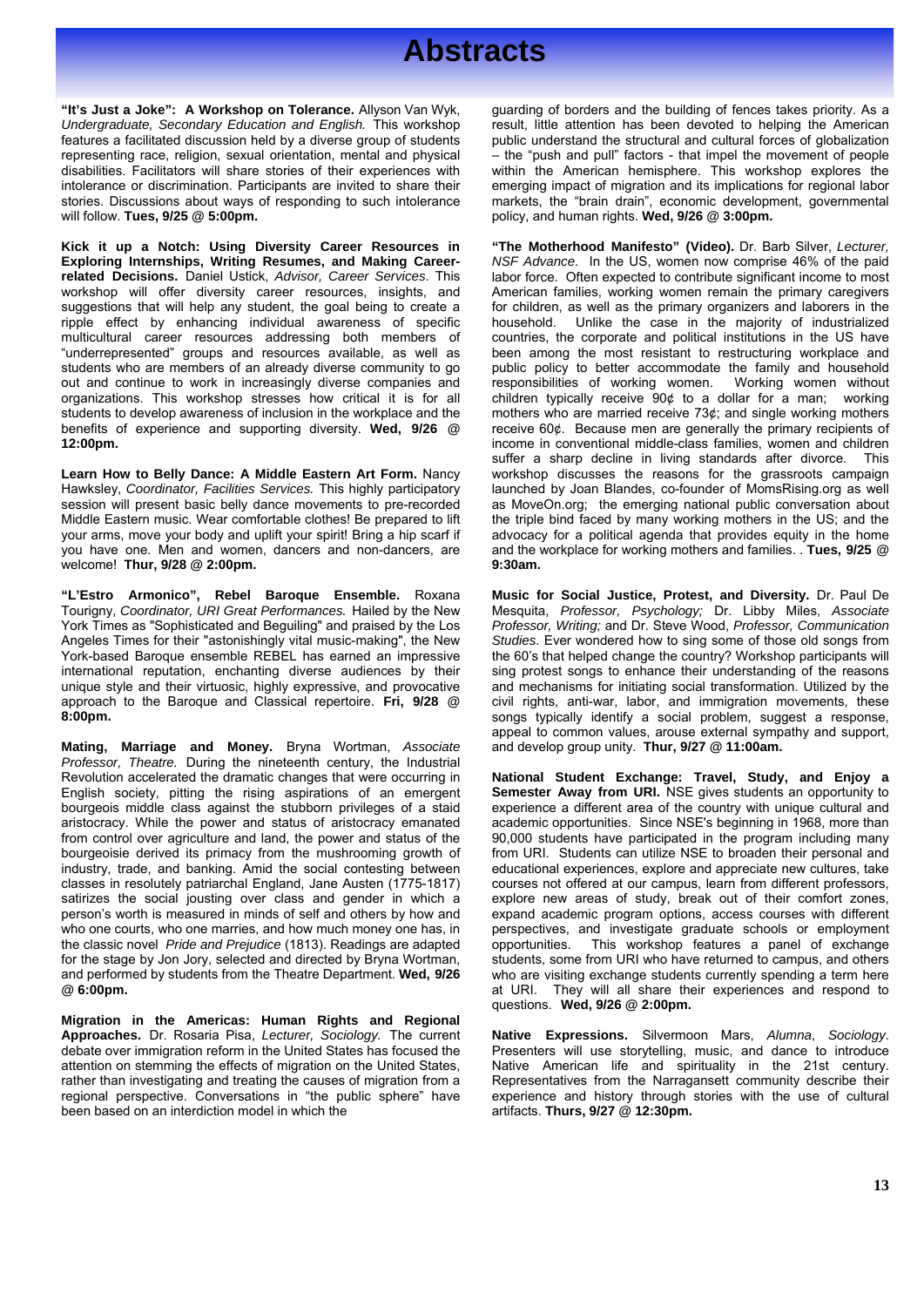

**Peace and Harmony Meditation.** Dr. Celina Pereira, *Physician,*  and Laurie Johnson, *RN, Health Services;* Dr. Paul De Mesquita, *Professor, Psychology;* Dr. Art Stein, *Professor, Political Science;* Claire Sartori-Stein, *Lecturer, Psychology, CCE;* and Melvin Wade, *Director, Multicultural Center.* Deriving its origins from the ancient Eastern religions, particularly those of India, China, and Japan, meditation is both a body of ancient spiritual practices and a set of contemporary mind-body techniques. It seeks to center the mind by concentrating focus on an object of attention, freeing the mind from material attachment, and opening the mind to heightened consciousness. This gathering increases awareness of basic principles and practices, and offers an opportunity to direct collective energies to attaining peace and harmony on the URI campus. **Fri, 9/28 @ 12:00pm.**

**Peace in Myself, Peace in the World: Engaged Buddhist Practices for Conflict Resolution.** Joanne Friday, *Buddhist Chaplain*, *and Dharma Teacher, Tiep Hien Order*. Taught by a disciple of the celebrated Vietnamese monk Thich Nhat Hanh, this gathering provides an introduction to the Buddhist practices of "empathetic listening" and "mindful speech". Through "empathetic listening", one hears compassionately the emotional needs underlying a communication without engaging in judgment. Through "mindful speech", one responds with full awareness of the impact of words upon the communicative bond between speaker and listener. A mindfulness movement is emerging in many schools around the nation in a campaign to provide administrators, teachers, staff, and students additional resources to mediate conflict. Atmosphere is informal; all are welcome. **Wed, 9/26 @ 12:00pm.** 

**Please Don't Go!: Why Students and Faculty from Underrepresented Groups Leave the Academy.** Laura Gostin, *Graduate Student, Communication Studies;* Dr. Barb Silver, *Director, NSF Advance;* and Dr. Padma Venkatraman, *Director, Graduate Diversity Affairs.* Are there opportunities for underrepresented voices to be heard in mainstream discourse? This panel and presentation will share experiences and examine racial imbalance in the American university; describe the forces impelling underrepresented groups to leave the institution; and comments on the responses of higher education. The duality that often challenges minority students and faculty as they struggle against deeply embedded stereotypes as well as strategies for building social capital will also be addressed. **Wed, 9/26 @ 9:00am.** 

**The Power of Design: Chinese Textiles.** Dr. Linda Welters and Dr. Margaret Ordonez, *Professors, Textiles, Fashion Merchandising and Design.* In collaboration with the Fall 2007 Honors Colloquium on China, the Textile Gallery in Quinn Hall will feature an exhibition of Chinese textiles and costumes from URI's Historic Textile and Costume Collection. The program will discuss the meaning and use of color, motif, and other factors in traditional Chinese textile design, illustrating through cloth and symbols their religious beliefs and world views allowing others to gain a deeper understanding of how Chinese culture, at that time, perceived the world. **Wed, 9/26 @ 2:00pm.** 

**Promising Scholars: Graduate Student Research Symposium on Diversity (Social Sciences, Humanities, Fine Arts, Education).** Dr. Paul De Mesquita, *Professor, Psychology.* This forum presents research to the campus community by graduate students preparing theses or dissertations on diversity-related topics in the social sciences, humanities, fine arts, or education, for the purposes of nurturing communication, collaboration, and creativity across disciplinary boundaries, and stimulating critical inquiry. **Mon, 9/24 @ 3:00pm.** 

**on Diversity (Science, Technology, Engineering, Mathematics).** boward the eradication of poverty are today being sus Dr. Paul De Mesquita, *Professor, Psychology*. This forum presents **2:00pm. Promising Scholars: Graduate Student Research Symposium**  Dr. Padma Venkatraman, *Director, Graduate Diversity Affairs;* and

 research to the campus community by graduate students of color preparing theses or dissertations in the STEM-related areas; or by other graduate students on diversity-related topics in the STEMrelated areas, for the purposes of building a diverse STEM community of critical mass; nurturing communication, collaboration, and creativity across disciplinary boundaries; and stimulating critical inquiry. **Mon, 9/24 @ 4:30pm.** 

**"The Pursuit of Happyness" (Video), and Vigil.** Melissa Gustavson*, Undergraduate, Accounting;* and Jennifer Baker*, Undergraduate, Psychology*; *of URI Chapter of Habitat for Humanity;* and the URI Student Entertainment Committee. The American public knows little about the economic, political, social, and psychological forces that can lead to the loss of home, family, and the ability to cope in an environment where panhandling, scavenging, and petty theft may be behavioral norms. Featuring a video, lecture, and vigil, this workshop will help participants relate to the causes of homelessness as an outgrowth of structural poverty that may unravel the social contract between the homeless and society; and will discuss possible responses to shortages of affordable housing, growing trends in underemployment and unemployment, and rising rates of mental illness. Participants will build cardboard houses to simulate some aspects of homelessness. **Wed, 9/26 @ 7:00pm.** 

**Reading Sports Critically: Examining the Stories We Tell About Race in the Sports Media.** Dr. Kyle Kusz, *Assistant Professor, Kinesiology.* Through the Olympics, Paralympics, Special Olympics, the World Cup, the World Series, the World Scholar Games, the Super Bowl, and other events, sports have demonstrated the ability to unify or to divide local, state, regional, national, and international peoples, institutions, and cultures. Utilizing a focus group process to maximize audience participation, this workshop examines the role of sports in our own lives, and evaluates the impact of sports in promoting health, development, peace and human rights. Participants will share relevant experiences that provide insight into the impact of race, gender, socioeconomic class, sexual orientation, and disability in sports. **Wed, 9/26 @ 3:00pm.** 

leaders to administer an interfactal starr and to marshar a<br>udent Research Symposium formidable network of funders. His philosophy and contribution **Remembering Dr. George Alvin Wiley, URI Alumnus, and Major Civil Rights Leader.** Dr. Alice Dzen Gross, *Dean Emeritus, University College,* and *Board Member, George Wiley Center;* Henry Shelton, *Founder* and *Coordinator, George Wiley Center;*  and Dr. Bernard LaFayette, Jr., *Director, Center for Nonviolence and Peace Studies, and Coordinator, Poor People's Campaign(1968).* This workshop pays homage to the contributions of Dr. George Wiley (1913-1973) to the civil rights and social welfare movement of the 1960's and 1970's. Born in Bayonne, NJ, and reared in Warwick, RI, Wiley earned a B.S. degree in chemistry from URI in 1953, and a Ph.D. degree in organic chemistry from Syracuse (NY) University in 1957, where he later served as a member of the faculty from 1960-1964. After quickly rising to become the Associate National Director of the Congress of Racial Equality (CORE), in 1964, he was recruited by Dr. Frances Fox Piven and Richard Cloward of the Institute for Policy Studies to test their hypothesis that progressive social change could be accomplished by mobilizing large numbers of the underrepresented to directly confront and overwhelm the social system. In 1966, Wiley founded the National Welfare Rights Organization (NWRO), which spread by franchising organizational chapters until its closing in 1975. At its peak in 1970, it was the largest national organization of poor people, mostly African-American women, in the history of the United States, claiming 540 local chapters and over 20,000 cardcarrying members. Known as the "Father of the welfare rights movement" in the U.S., Wiley was one of the first black civil-rights leaders to administer an "interracial" staff and to marshal a toward the eradication of poverty are today being sustained through the work of the George Wiley Center in Providence. **Fri, 9/28 @ 2:00pm.**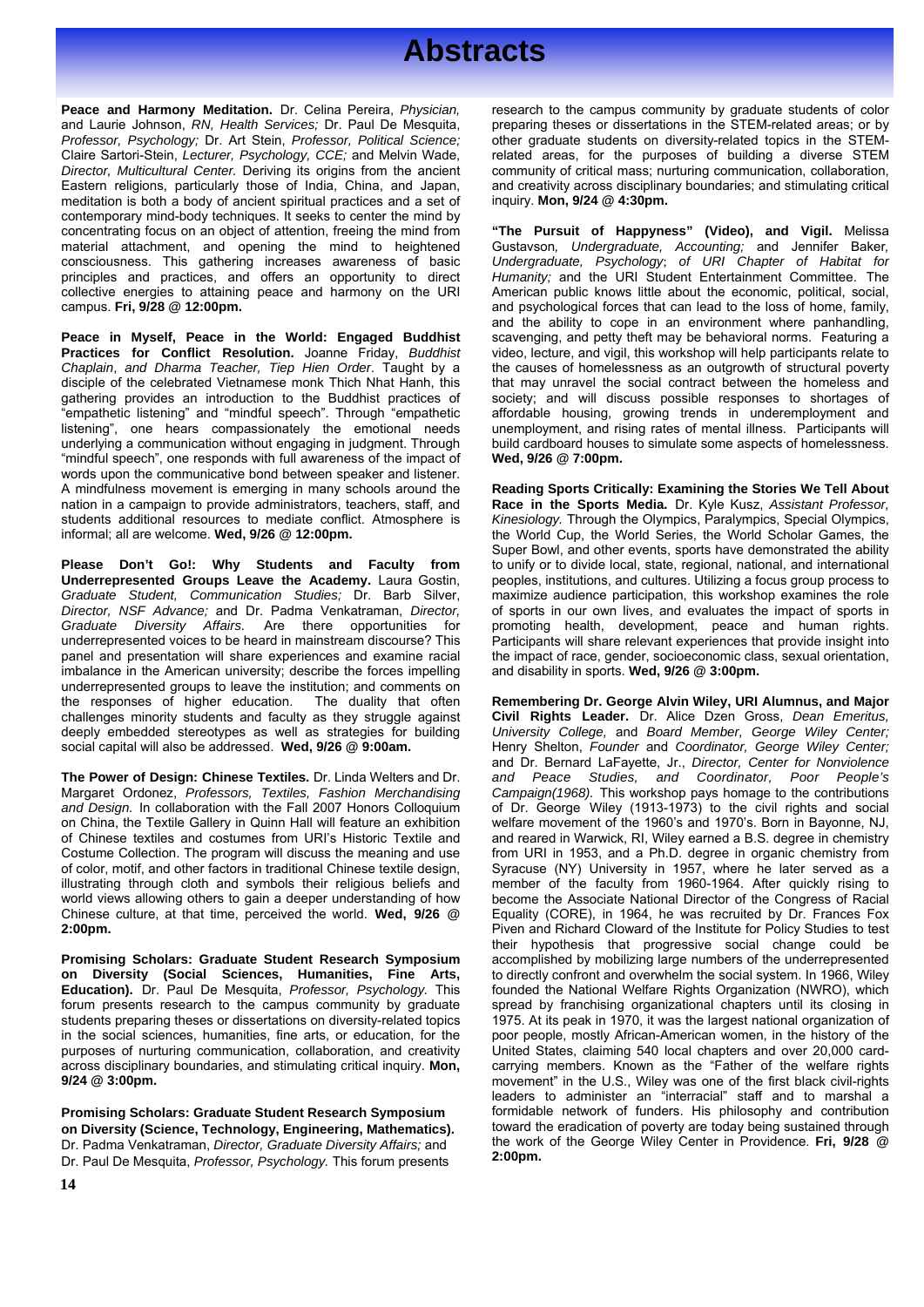**School Climate and Cultural Pluralism: Be the Change You Want to See!** Susan Trostle Brand, *Professor,* and Dr. Stephen Brand*, Associate Professor, Education; and Kayla McCormack, Undergraduate, Human Development and Family Studies.* School climate is critically important for the academic, social, and behavioral success of all students. A compelling aspect of school climate is support of cultural pluralism. This workshop provides concrete strategies and role-plays by which faculty, staff and students can engage in positive interactions and foster respect for diversity. Presenters will exemplify and demonstrate cooperative learning and inclusion, increasing participants' levels of comprehension about the impact of cultural pluralism on learning, social functioning, and behavior. **Wed, 9/26 @ 10:00am.**

**Service Learning in Physical Therapy: The Highlands of Guatemala and Navajo Indian Reservation in Arizona.** Dr. Jenny Audette*, Assistant Professor, Physical Therapy;* and Dr. Susan Roush, *Associate Dean, Human Sciences and Services* and Students, *Physical Therapy.* The physical therapy profession recognizes the importance of achieving competence in understanding the culture of the patient before conducting evaluation and designing interventions. In pursuit of this professional mission, the URI Physical Therapy Program offers opportunities for student majors to engage in servicelearning experiences that combine academic learning objectives with community-based needs and priorities. This workshop discusses lessons learned in the providing of care in two traditionally underserved areas: the Centro Maya Center for Children with Disabilities in San Juan, Guatemala, and the Tuba City (AZ) Regional Health Center, offering culturally diverse contexts for students in training. **Wed, 9/26 @ 10:00am.**

**"Sovereign Nation/Sovereign Neighbor": Representation of Native Americans in the Media" (Video).** Kendall Moore, *Assistant Professor,* and John Pantalone, *Lecturer, Journalism.* Winner of the Independence Award at the Media That Matters Film Festival in New York City, this video by Moore, and the following discussion, uses the raid on the Narragansett Smoke Shop in July 2003, as a catalyst for exploring rarely publicized Narragansett perspectives on the meaning and importance of "sovereignty". Under orders from Gov. Don Carcieri, the Rhode Island state police obtained a search warrant from a state court to prevent the selling of tax-free cigarettes from a shop on tribal land, and conducted a raid that escalated into a violent clash. Images of armed police with attack dogs applying overwhelming force on unarmed people were broadcast around the world, drawing widespread condemnation, and evoking comparisons with civil rights battles in Mississippi and Alabama during the 1960's. The making of the film was funded by the Rhode Island Council for the Humanities and Rhode Island PBS. **Tues, 9/25 @ 12:30pm.** 

**Stress Reduction for Every Body.** Dr. Celina Pereira, *Physician,* and Laurie Johnson, *RN, Health Services.* This workshop will teach you to use your inner resources to relieve stress through practical mind and body awareness techniques, including meditation and breathing to increase mindfulness. Participants may gain the ability to experience life more fully and to respond more effectively to their surroundings. **Wed, 9/26 @ 10:00am.**

**Sukkot: The Original Thanksgiving.** Amy Olson, *Executive Director, Hillel Center.* The last of the three pilgrimage festivals, Sukkot commemorates the forty-year period during which the children of Israel were wandering in the desert, living in temporary shelters and the fall harvest. The word "Sukkot", meaning "booths," refers to the temporary dwellings that are constructed during this holiday. The Jewish Harvest Festival begins on the 15th day of the Hebrew month of Tishri which is usually held in September and October. Celebrate with Hillel as they tell more on the traditions and customs of this holiday. Enjoy refreshments and learn more about the contemporary celebrations and symbols. **Wed, 9/26 @ 3:00pm.** 

 **Teaching Multicultural Psychology Online.** Dr. Arthur Kemp, *Associate Professor, Psychology, Central Missouri State University.*  The online classroom is a powerful arena in which new practices and relationships can make transformative contributions to teaching and learning. This workshop examines the teaching of a course on the codification of race in institutional structures and practices in the United States, and its negative impacts on the educational and career chances of minority groups. Through Blackboard CourseInfo, the asynchronous course utilizes several modes of delivery, such as PowerPoint course modules, videos, online class discussions, and online quizzes, along with textbook assignments, in-class pre- and post-test, and email messages. . **Wed, 9/26 @ 3:00pm.** 

**"Then and Now: Civil Rights Revisited" (Video).** Gail Faris, *Assistant Director, Women's Center*. This video by Faris is a chronicle of the experiences of faculty, staff, students, and friends from the University of Rhode Island and other communities on a civil rights pilgrimage to churches and sites in Atlanta, GA, and Birmingham, Montgomery, and Selma, AL, at which major battles for desegregation, voting rights, and other aspects of full citizenship were waged by African-Americans and their allies. Under the auspices of the URI Center for Nonviolence and Peace Studies, members of the group share their reflections about the meaning and significance of the pilgrimage organized and led by URI Center for Nonviolence and Peace Studies, their encounters with leaders of the Southern civil rights movement, the strategic importance of nonviolence, and the role of the movement in human rights history. Thousands of people annually conduct similar visits to the South. **Tues, 9/25 @ 2:00pm.**

**The Virginia Tech Disaster and Generation 1.5.** Dr. Patricia Morokoff, *Professor, Psychology;* and Alice Cheng, Trudy-Ann Gayle, Radhika Pasupuleti, Mike Ricci, Allison Smith and Bryana White, *Graduate Students, Psychology.* As the flow of immigrants from Africa, Asia, Europe, and the Americas enter colleges and universities in the United States, educators must improve their individual and collective skills in recognizing and responding to the multiple identities of these students and their diverse needs. This workshop focuses on the identity formation, adaptation, and acculturation of Generation 1.5; examines the role of cliques, subcultures, bullying, and violence in movies and video games; and discusses their application to the Virginia Tech shootings. Unlike first-generation, foreign-born and educated adult immigrants, and their second-generation, US-born and educated children, Generation 1.5 persons are between worlds. They have usually immigrated during late childhood or adolescence, are educated in both their country of origin and the US, and may experience unresolved conflicts in mediating multiple linguistic, cultural, and social influences. Because educators and educational institutions have only recently begun to acknowledge and adapt to the needs of Generation 1.5, the multicultural potential of these students in meeting their own educational goals and in building relationships with others has not been fully realized. **Fri, 9/28 @ 1:00pm.** 

**The Welcome Project Presents "Jim in Bold" (Video).** Andrew Winters, *Assistant to the Vice President for GLBTQ Affairs,* and *Coordinator, URI GLBT Center*. This film examines real life perspectives and the impact of bigotry on the lives of transgendered and homosexual youth. Jimmy Wheeler's journey of isolation is told through vivid interviews with his loving and supportive family. The harsh realities of Jimmy Wheeler's abuse are a sober reminder of the destructive power of hate and prejudice. Interwoven with Jimmy Wheeler's life story is Young Gay America's cross-country road trip, and interviews with gay and lesbian youth from across the country, revealing sexual diversity and a more integrated life about which Jimmy Wheeler could only dream. **Tues, 9/25 @ 7:30pm.** 

**What Every College Student's Body Needs.** Laurie Johnson, *RN*, Roger Jadosz, *RN*, and Susan Ash, *RD, Health Services.* This workshop presents strategies for achieving holistic wellness with special emphasis on how to manage care of the body. Current information clearly indicates that the pursuit of wellness as a way of life is correlated to increased quality of life and success in reaching personal goals. **Wed, 9/26 @ 9:00am.**